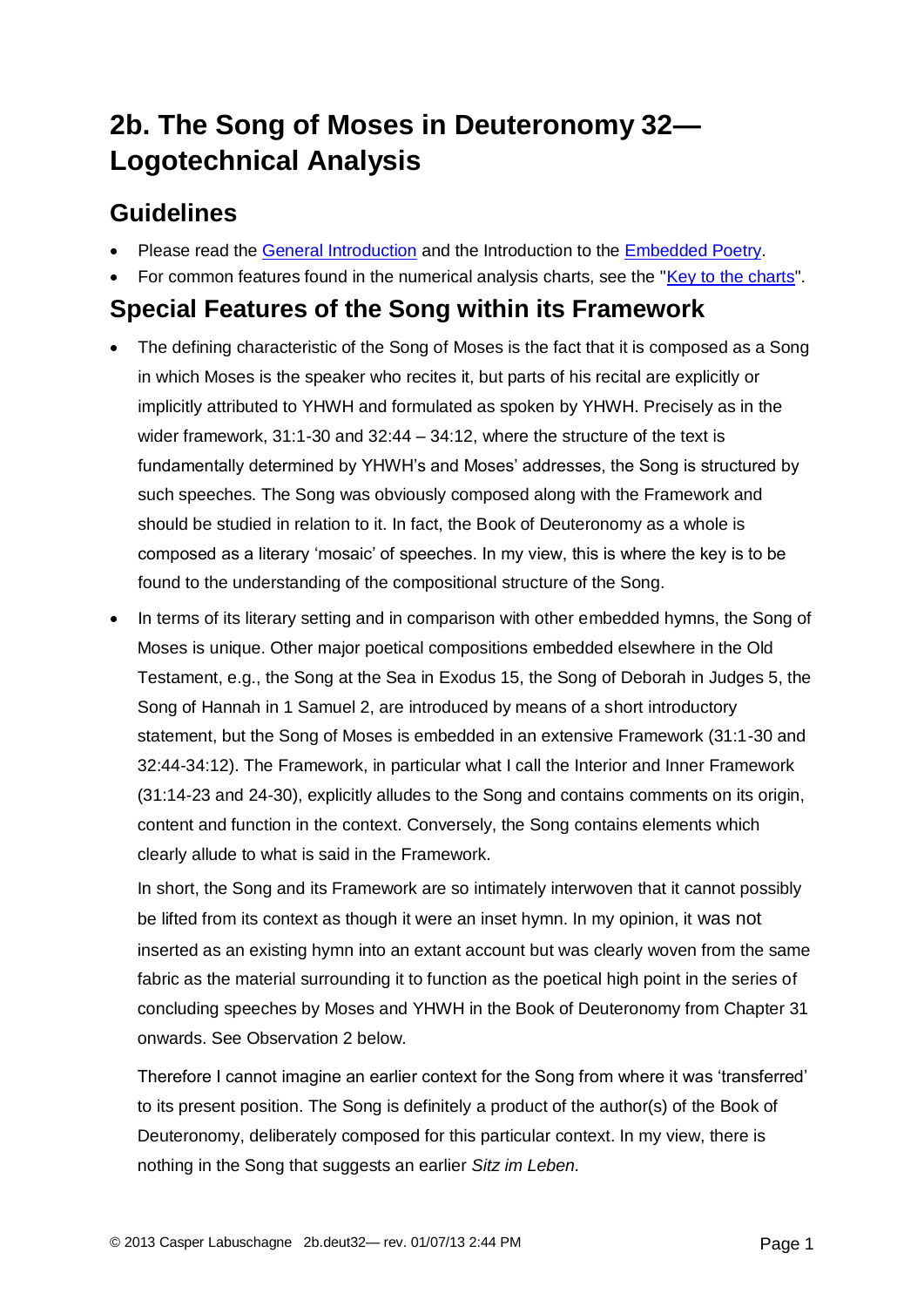For the latest effort to determine a presumed earlier compositional period – in line with the (in my view) misguided traditional view of the Song as an inset hymn – see M. Leuchter, "Why is the Song of Moses in the Book of Deuteronomy?", VT 57 (2007), pp. 295-317. He argues for a compositional period well before the mid-8<sup>th</sup> century.

My analysis is based on the Masoretic Text as it stands in the major manuscripts. I have deliberately refrained from emending the text in light of other text traditions, such as the para-masoretic tradition to be found in LXX and the Qumran fragments. The MT reading is supported by the Samaritan Pentateuch, the Syriac Version, Vulgate and Targum Onkelos. The relevant verses where I maintain MT are vs. 8 and 43. Some scholars and modern translations prefer the reading in the LXX, c.q. in 4QDeut (marked in the chart). For my arguments, I refer the reader to my commentary, *Deuteronomium* (De Prediking van het Oude Testament, Baarn, 1997), Volume III, pp. 230ff. and 260f. I consider the LXX and Qumran reading as representing a para-masoretic tradition. A. Van der Kooij calls the Qumran reading a pre-masoretic version – see his article "The Ending of the Song of Moses: On the Pre-Masoretic version of Deut. 32:43", *Studies in Deuteronomy in Honour of C.J. Labuschagne on the Occasion of His 65th Birthday*, ed. by F.Garcia Martinez, et. al., E.J. Brill: Leiden – New York – Köln, 1994, pp. 93-100.

**Strophic Structure** - Canto/Sub-canto/Cycle boundary: || Canticle boundary: |

• Labuschagne: 1-2, 3-4, 5-6 || 7-8, 9-10, 11-12, 13-14 || 15-16, 17-18 || 19-21, 22-24, 25-27 || 28-31 || 32-33, 34-36 || 37-39, 40-42 || 43. The canto structure of the Song is primarily determined by the words spoken by Moses excluding the words attributed to YHWH (vs. 1-18, 19, 28-31, 36 and 43) and the words presented as spoken by YHWH (in vs. 20-27, 32-35, and 37-42). In vs. 1-18 the text divides into 3 cantos (vs. 1-6, 7-14 and 15-18), clearly delimited by the sudden use of the  $2^{nd}$  person in a 3<sup>rd</sup> person context in vs. 6, 14 and 18. This means that there are hard caesurae between vs. 6||7, 14||15, 18||19, 27||28, 31||32, 36||37, and 42||43, which warrant a division of the text into **7** cantos and a coda. Following MT, I find **17** strophes, with **70** verselines and 142 cola, taking v.14 as 3 bicola and v. 39 as 2 tricola. It is important to note that v. 39 is the only verse in the entire poem that has tricola, which makes it stand out. This is obviously a rhetorical technique to focus special attention on the crucial idea of YHWH's incomparability and uniqueness. Compare Exod. 15:11 in the Song at the Sea and 1 Sam. 2:2 in the Song of Hannah, where YHWH's incomparability also features prominently.

In MT v. 43 has 2 bicolic verselines, but the Qumran reading has 3 bicolic verselines, which would bring the number of verselines to 71, with 144 cola.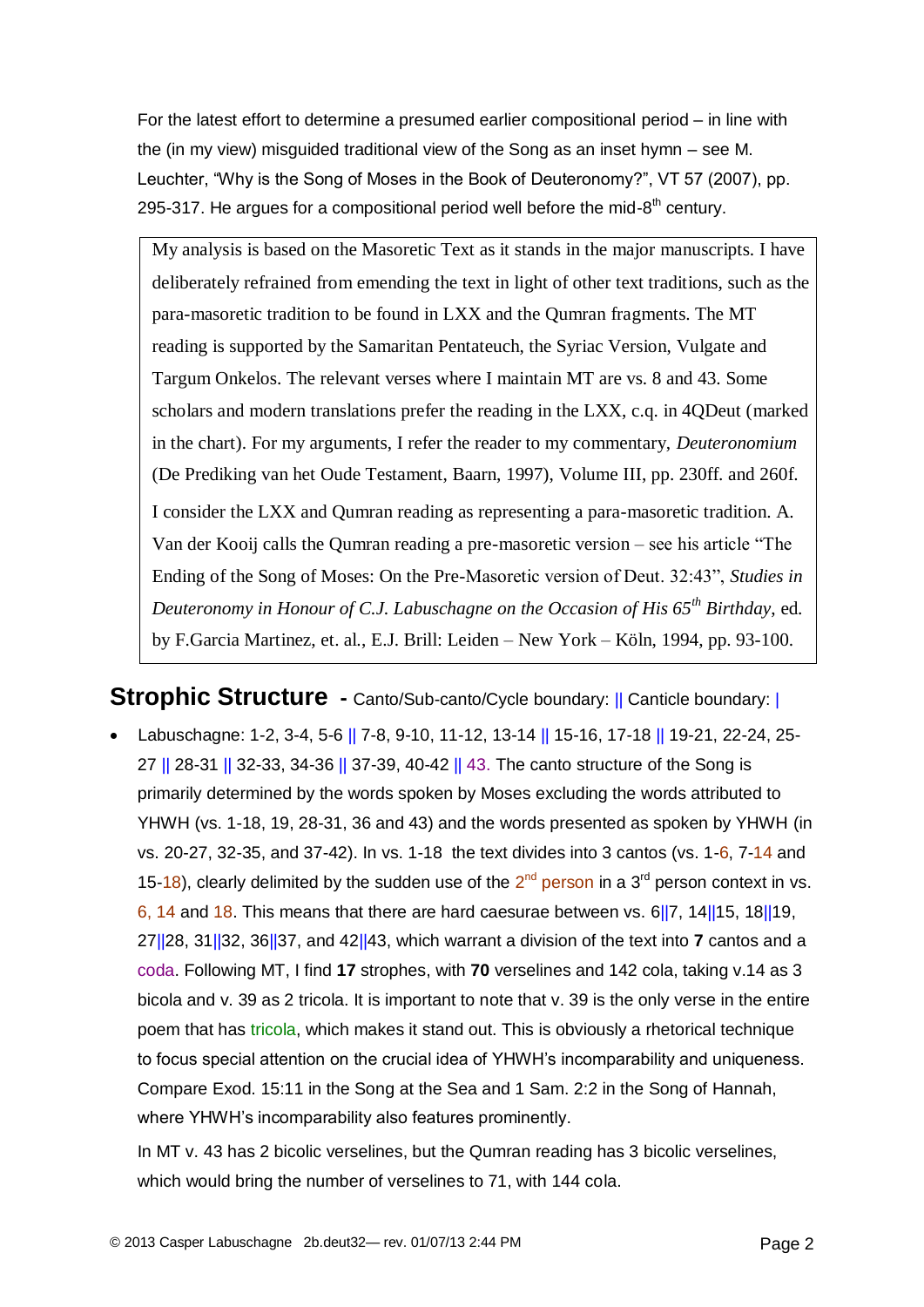- Pieter van der Lugt (private communication, 2007): 1-2, 3-4  $\parallel$  5-6; 7, 8  $\parallel$  9-10, 11; 12-13, 14 || 15, 16-17; 18-20b, 20c-21 | 22, 23-24, 25 || 26-27, 28-29, 30-31 | 32-33, 34-35; 36, 37-38 || 39, 40-41; 42, 43 (5 cantos, 27 strophes with 69 verselines and 140 cola, following MT in v. 43 and taking with Fokkelman vs. 14c-f and 39c-f as tricola).
- Duane L. Christensen, *Deuteronomy 21:10-34:12* (Word Biblical Commentary, Vol. 6b, Nashville, 2002): 1-6 | 7-14 || 15-18 | 19-25 | 26-29 || 30-35 | 36 | 37-42 | 43.
- Jan Fokkelman, *Major Poems of the Hebrew Bible* (Studia Semitica Neerlandica, Van Gorcum: Assen, 1998, Volume I, pp. 54-149): 1-2, 3-4, 5-6 || 7, 8-9 | 10-11 | 12-13, 14 | 15-16, 17-18 || 19-20, 21 | 22, 23-24, 25 | 26-27, 28-29, 30-31, 32-33, 34-35 || 36, 37-38, 39 | 40-41b, 41c-42, 43. He divides the text into 4 sections, 11 stanzas, 27 strophes, 69 verselines and 140 cola, following MT in v. 43 and taking vs. 14c-f and 39c-f as tricola.
- Paul Sanders, *The Provenance of Deuteronomy*, (Brill: Leiden New York Köln, 1996): 1, 2 | 3, 4 | 5, 6 || 7, 8-9 | 10, 11 | 12-13, 14 || 15, 16-17,18 | 19, 20, 21 | 22, 23-24, 25 || 26, 27, 28-29, 30, 31 | 32, 33-34, 35 | 36, 37-38b, 38c-d || 39, 40, 41 | 42, 43a-b\*, 43c-f\*. He finds 5 sub-cantos, 14 canticles and 38 strophes, with 70 verselines and 143 cola, taking v. 39c-f as a tricolon, and including two cola from 4QDEUT in v. 43.
- Hans Nobel, *Gods gedachten tellen. Numerieke structuuranalyse en de elf gedachten Gods in Genesis – 2Koningen* (Diss. Groningen, 1993): 1-6; 7-19; 20-36; 37-42; 43 (vs. 19 and 36 have a hinge function).
- J.A. Thompson, *Deuteronomy* (Interpretation, Louisville, 1990): 1-6, 7-14, 15-18, 19-25, 26-38, 39-43.
- P.C. Craigie, *The Book of Deuteronomy* (W.B. Eerdmans, Grand Rapids, 1976): 1-3; 4-9; 10-14; 15-18; 19-22; 23-27; 28-33; 34-38; 39-43.
- G. von Rad, *Das fünfte Buch Mose* (ATD 8, 1964): 1-7; 8-14; 15-18; 19-25; 26-35; 36-38; 39-43.
- C. Steuernagel, *Deuteronomium und Josua* (Handkommentar zum Alten Testament, Göttingen, 1900): 1, 2-6, 7-12, 13-18, 19-24, 25-32, 33-39, 40-43.
- F. Perles, "Zur althebräischen Strophik" (*WZKM* 10 (1896), 103-114): 1-3, 4-6 || 7-9, 10- 12 || 13-14, 15-17 | 18 || 19-21, 22-23, 24-26 || 27-28, 29-30, 31, 32-33, 34-35 || 36-38, 39, 40-42 | 43 (6 main parts).
- A. Dillmann, *Die Bücher Numeri, Deuteronomium und Josua* (Kurtzgefasstes exegetisches Handbuch zum Alten Testament 13, Leipzig 1886): 1-3, 4-6, 7-9, 10-12, 13- 14 || 15-18, 19-21, 22-24, 25-27 || 28-30, 31-33, 34-36, 37-39, 40-42, 43 (3 main parts).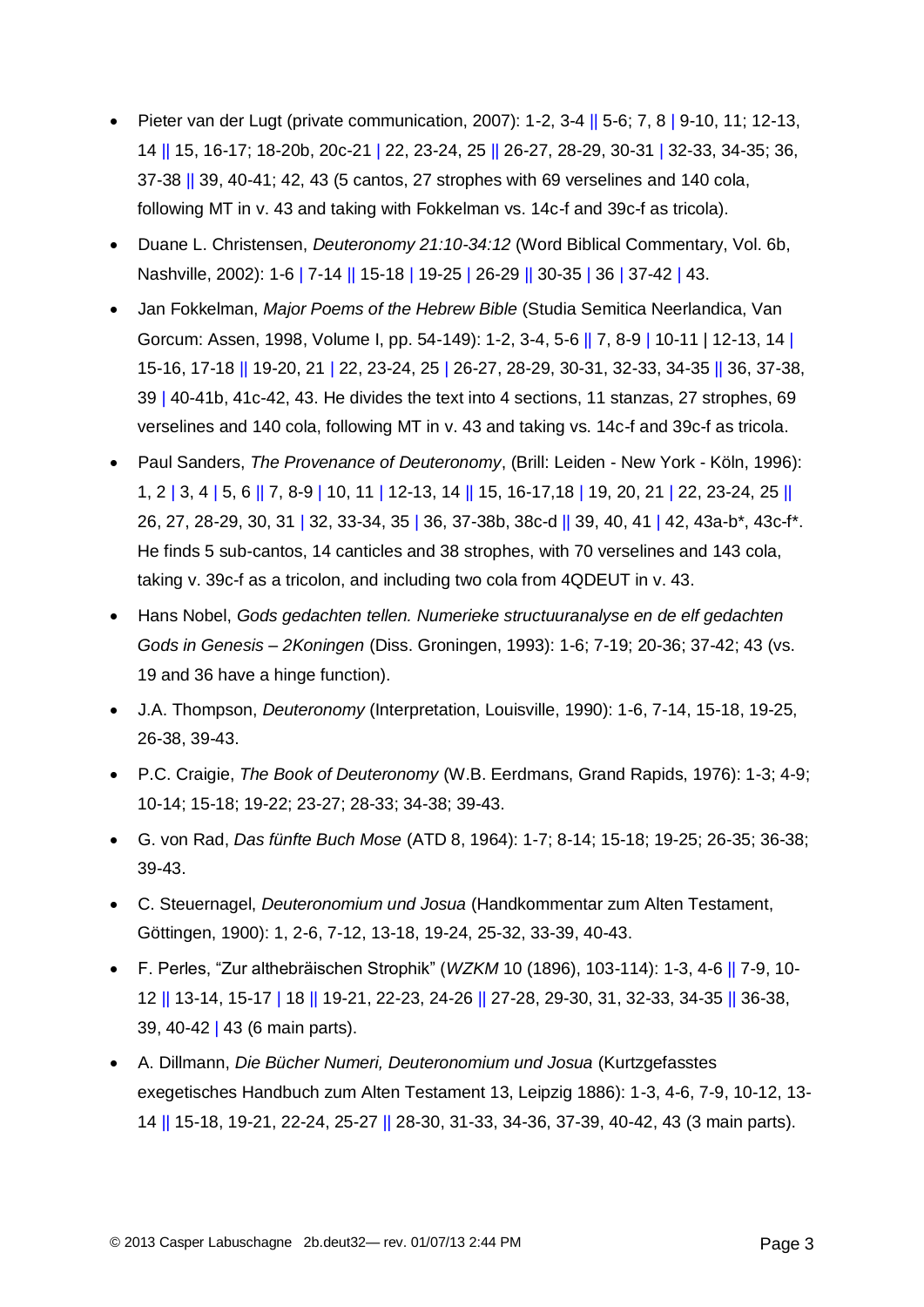# **Logotechnical Analysis**

- Columns **a** and **b** show the number of words before and after the atnach.
- Column **c**: words spoken by Moses outside the speeches; **d**: words attributed to YHWH.

|                                                                                                       | <b>Total</b>             | a              | b               | C                | d                        |  |
|-------------------------------------------------------------------------------------------------------|--------------------------|----------------|-----------------|------------------|--------------------------|--|
| 1<br>הַאֲזִינוּ הַשָּׁמַיִם וַאֲדַבְּרָה^                                                             | 3                        | 3              |                 | 3                |                          |  |
| וְתִשְׁמַע הָאֶרֶץ אִמְרֵי־פִי:                                                                       | 4                        |                | 4               | $\overline{4}$   |                          |  |
| تنقلط فقفص ذكائد<br>$\overline{2}$                                                                    | 3                        | 3              |                 | 3                |                          |  |
| הַזַּל כַּטֲל אָמְרַתֵּי^                                                                             | 3                        | 3              |                 | 3                |                          |  |
| כִּשְׂעִירִם עֲלֵי־דֵׂשֵׁא                                                                            | 3                        |                | 3               | 3                |                          |  |
| וִכְרִבְיִבְיִם עֲלֵי־עֵשֶׁב:                                                                         | $\overline{3}$           |                | 3               | 3                |                          |  |
| Strophe 1 Total, v. 1-2                                                                               | 19                       | 9<br>$=$       | $+10$           | 19<br>$=$        | ÷<br>O                   |  |
| 3<br>כִּיָ שֵׁם יְהוֶה אֶקְרֱאי                                                                       | $\overline{\mathcal{A}}$ | 4              |                 | 4                |                          |  |
| הַבְוּ וְרֵל לֵא <i>לֹ</i> הֵינוּ:                                                                    | $\overline{3}$           |                | 3               | 3                |                          |  |
| Total, v. 1-3                                                                                         | 26                       | $= 13$         | $+ 13$          | $= 26$           | 0<br>$+$                 |  |
| 4   YHWH's  7 characteristics  تقدر   مجالية مجموع التي التقريب المستبدء المستبدء المستبدء المستبدء ا | 3                        | 3              |                 | 3                |                          |  |
| תִי ןְ ⊂ָל־דִּרָכֶיו מִשִׁפֵָּטן with his <mark>faithfulness</mark> at                                | 4                        | $\overline{4}$ |                 | 4                |                          |  |
|                                                                                                       | 4                        |                | 4               | 4                |                          |  |
| 'יַצְהִיק  [יְיָשֶׁר הְוּא                                                                            | $\overline{3}$           |                | 3               | 3                |                          |  |
| Strophe 2 Total, v. 3-4                                                                               | 21                       | 11<br>$=$      | $+ 10$          | $= 21$           | 0<br>$\ddot{}$           |  |
| שְׁחֵת לִוּ לְא בָּנֵיו מוּמָם^<br>5                                                                  | 5                        | 5              |                 | 5                |                          |  |
| דור עקש ופתלתל:                                                                                       | 3                        |                | 3               | 3                |                          |  |
| <mark>ה</mark> ־לַיִהוָה תִּגְמְלוּ־זֹאת See the note below <mark>*</mark><br>6                       | $\overline{4}$           | 4              |                 | 4                |                          |  |
| עַם נָבֶל וִלְא חָכֱם^<br>at the end of the chart                                                     | 4                        | 4              |                 | 4                |                          |  |
| הַלוֹא־הוּא אָבְיךְ קְנֶךְ<br>Sudden change to                                                        | 4                        |                | 4               | 4                |                          |  |
| 2 <sup>nd</sup> person in a 3 <sup>rd</sup><br>ּהִוּא עָשְׂ <mark>ךְ וַיְכֹנְגֶ</mark> ךְ:            | $\overline{3}$           |                | 3               | 3                |                          |  |
| person context Strophe 3 Total, v. 5-6                                                                |                          | $23 = 13$      | 10<br>$+$       | <u>23</u><br>$=$ | +                        |  |
| <b>Canto I</b><br><b>Total, v. 1-6</b>                                                                | 63                       | $= 33$         | $+30$           | 63<br>$=$        | $\mathbf 0$<br>$\ddot{}$ |  |
| זִכֹר` יִמְוֹת עוֹלֵם<br>$\overline{7}$                                                               | 3                        | 3              |                 | 3                |                          |  |
| בינוּ שְׁנַוֹת דור־וָדְוֹר^                                                                           | 4                        | 4              |                 | 4                |                          |  |
| שִׁאֲלָ אָבִידִּ וְיַגְּדְדָ                                                                          | 3                        |                | 3               | 3                |                          |  |
| זִקְנֵיה וִיִאמְרוּ לַדְ:                                                                             | 3                        |                | 3               | 3                |                          |  |
| 8<br>בהנחל עליון גוים                                                                                 | 3                        | 3              |                 | 3                |                          |  |
| בְהַפְרִידִו בְּנֵי אָדֶם^<br>עמים                                                                    | 3<br>3                   | 3              | 3               | 3<br>3           |                          |  |
| <u>ים / אֱל</u> LXX, Q<br>למספר בני <mark>ישראל</mark>                                                | $\overline{3}$           |                | 3               | 3                |                          |  |
| See note below<br>Strophe 4 Total, v. 7-8                                                             | 25                       | 13<br>$=$      | 12<br>$\ddot{}$ | $= 25$           | $\mathbf 0$<br>$+$       |  |
| ּכִּיָ חֵלֵק יִהְוֶה עַמָּוֹ^<br>9                                                                    | $\overline{\mathbf{4}}$  | 4              |                 | 4                |                          |  |
| -נֹגֹּלִב הָבָל נ <sup>ּ</sup> חַלְתוּ                                                                | $\overline{3}$           |                | 3               | 3                |                          |  |
| Total, v. 7-9                                                                                         | 32                       | 17<br>$=$      | 15<br>$+$       | $= 32$           | +                        |  |
| Total, v. 5-9                                                                                         | 55                       | $= 30$         | $+25$           | $= 55$           | $\boldsymbol{0}$<br>$+$  |  |
|                                                                                                       |                          |                |                 |                  |                          |  |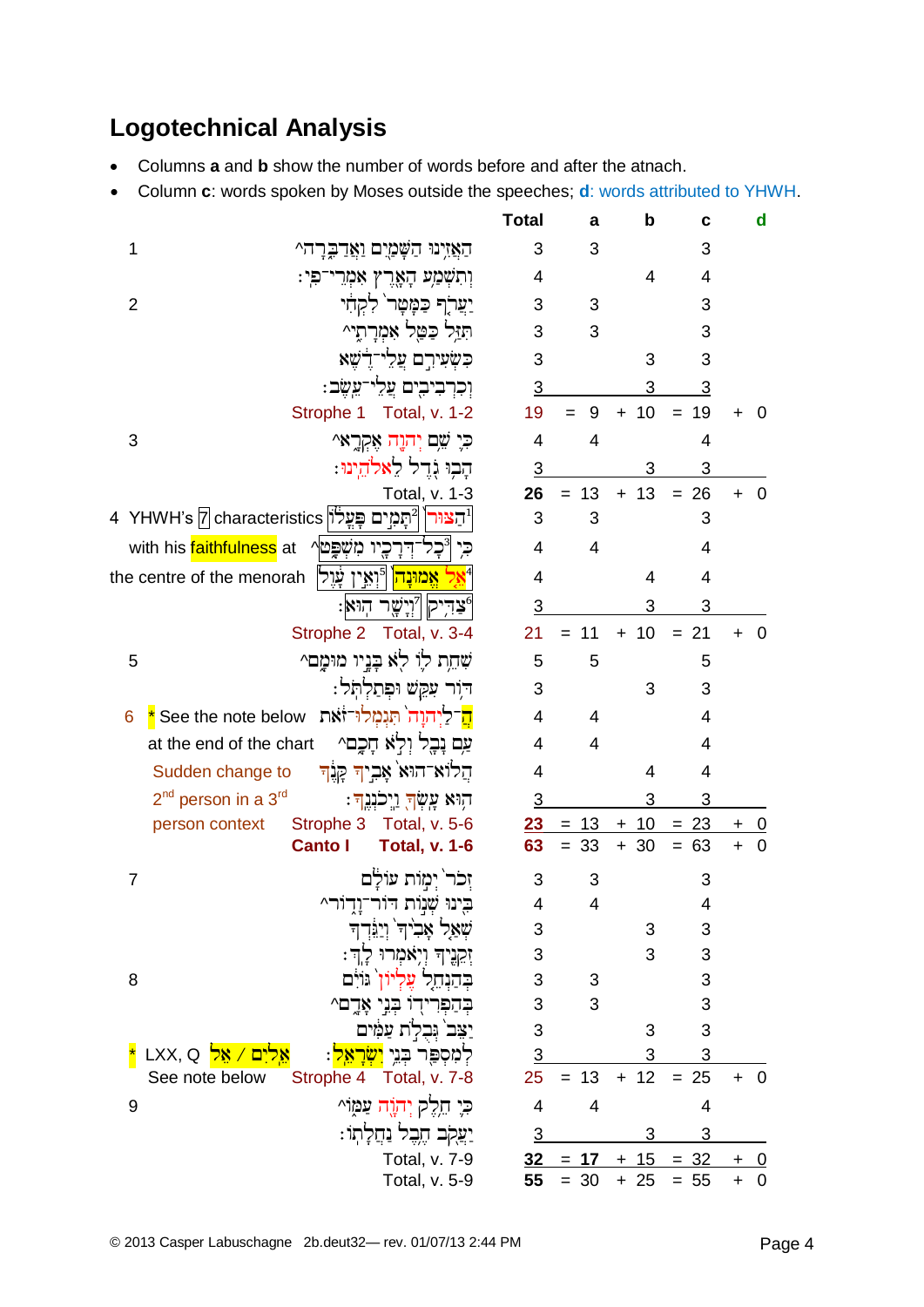| יִמְצָאֵׂהו <sup>ּי</sup> בְּאֱרֶץ מִדְבָּר<br>10        | 3                                                                                                                                                                                                                                                                                                                                                                                                                                                                                                                                                                                                                                                                                                                                              | 3                                                                                                                                                                             |                                                                                                                        | 3                                                                                                             |                                                                                                                                               |                                              |
|----------------------------------------------------------|------------------------------------------------------------------------------------------------------------------------------------------------------------------------------------------------------------------------------------------------------------------------------------------------------------------------------------------------------------------------------------------------------------------------------------------------------------------------------------------------------------------------------------------------------------------------------------------------------------------------------------------------------------------------------------------------------------------------------------------------|-------------------------------------------------------------------------------------------------------------------------------------------------------------------------------|------------------------------------------------------------------------------------------------------------------------|---------------------------------------------------------------------------------------------------------------|-----------------------------------------------------------------------------------------------------------------------------------------------|----------------------------------------------|
| וּבִהְהוּ יִלֵל יִשְׁמָוַ^                               | 3                                                                                                                                                                                                                                                                                                                                                                                                                                                                                                                                                                                                                                                                                                                                              | 3                                                                                                                                                                             |                                                                                                                        | 3                                                                                                             |                                                                                                                                               |                                              |
| יִסְׁבְבֵנְהוּ יִבְוֹנְיֶהוּ                             | $\overline{2}$                                                                                                                                                                                                                                                                                                                                                                                                                                                                                                                                                                                                                                                                                                                                 |                                                                                                                                                                               | $\overline{2}$                                                                                                         | $\overline{2}$                                                                                                |                                                                                                                                               |                                              |
| יִצְרֶנְהוּ כְּאִישָׂוֹן עֵינְוֹ:                        | $\overline{3}$                                                                                                                                                                                                                                                                                                                                                                                                                                                                                                                                                                                                                                                                                                                                 |                                                                                                                                                                               | 3                                                                                                                      | 3                                                                                                             |                                                                                                                                               |                                              |
| Strophe 5 Total, v. 9-10                                 | 18                                                                                                                                                                                                                                                                                                                                                                                                                                                                                                                                                                                                                                                                                                                                             | 10<br>$=$                                                                                                                                                                     | 8<br>$\ddot{}$                                                                                                         | 18<br>$=$                                                                                                     | $\pm$                                                                                                                                         | 0                                            |
| ּכִּנְשֵׁר יָעִיר קִנּוֹ<br>11                           | 3                                                                                                                                                                                                                                                                                                                                                                                                                                                                                                                                                                                                                                                                                                                                              | 3                                                                                                                                                                             |                                                                                                                        | 3                                                                                                             |                                                                                                                                               |                                              |
| עֲל־גּוֹזֶלֵיו יִרַחֲת                                   | 3                                                                                                                                                                                                                                                                                                                                                                                                                                                                                                                                                                                                                                                                                                                                              | 3                                                                                                                                                                             |                                                                                                                        | 3                                                                                                             |                                                                                                                                               |                                              |
| יִפְרְֹשׂ כְּנָפְיוֹ יִקָהָהוּ                           | 3                                                                                                                                                                                                                                                                                                                                                                                                                                                                                                                                                                                                                                                                                                                                              |                                                                                                                                                                               | 3                                                                                                                      | 3                                                                                                             |                                                                                                                                               |                                              |
| יִשָּׂאֱהוּ עַל־אֵבְרָתְוֹ:                              | $\overline{3}$                                                                                                                                                                                                                                                                                                                                                                                                                                                                                                                                                                                                                                                                                                                                 |                                                                                                                                                                               | 3                                                                                                                      | 3                                                                                                             |                                                                                                                                               |                                              |
| Total, v. 10-11                                          |                                                                                                                                                                                                                                                                                                                                                                                                                                                                                                                                                                                                                                                                                                                                                | $= 12$                                                                                                                                                                        | $+ 11$                                                                                                                 | $= 23$                                                                                                        |                                                                                                                                               | $\overline{0}$                               |
| Total, v. 7-11                                           | 55                                                                                                                                                                                                                                                                                                                                                                                                                                                                                                                                                                                                                                                                                                                                             | $= 29$                                                                                                                                                                        | $+ 26$                                                                                                                 | 55<br>$=$                                                                                                     |                                                                                                                                               |                                              |
| 12<br>יְהוֶה בְּדֶד יַנְחֶנּוּ^                          | 3                                                                                                                                                                                                                                                                                                                                                                                                                                                                                                                                                                                                                                                                                                                                              | 3                                                                                                                                                                             |                                                                                                                        | 3                                                                                                             |                                                                                                                                               |                                              |
| וְאֵין עִמְוֹ אֵל נֵכֶר:                                 | $\overline{4}$                                                                                                                                                                                                                                                                                                                                                                                                                                                                                                                                                                                                                                                                                                                                 |                                                                                                                                                                               | 4                                                                                                                      | 4                                                                                                             |                                                                                                                                               |                                              |
| Strophe 6 Total, v. 11-12                                | 19                                                                                                                                                                                                                                                                                                                                                                                                                                                                                                                                                                                                                                                                                                                                             | 9<br>$=$                                                                                                                                                                      | 10<br>$\ddot{}$                                                                                                        | 19<br>$=$                                                                                                     | +                                                                                                                                             | O                                            |
| יַרְכִּבִׂהוּ` עַל־בָּמוֹתֵי אֶרֶץ<br>13                 | 4                                                                                                                                                                                                                                                                                                                                                                                                                                                                                                                                                                                                                                                                                                                                              | 4                                                                                                                                                                             |                                                                                                                        | 4                                                                                                             |                                                                                                                                               |                                              |
|                                                          | $\sqrt{3}$                                                                                                                                                                                                                                                                                                                                                                                                                                                                                                                                                                                                                                                                                                                                     | 3                                                                                                                                                                             |                                                                                                                        | 3                                                                                                             |                                                                                                                                               |                                              |
|                                                          | $\ensuremath{\mathsf{3}}$                                                                                                                                                                                                                                                                                                                                                                                                                                                                                                                                                                                                                                                                                                                      |                                                                                                                                                                               | 3                                                                                                                      | 3                                                                                                             |                                                                                                                                               |                                              |
| וִשֶׁמֵן מֵחַלְמִישׁ צִוּר:                              | 3                                                                                                                                                                                                                                                                                                                                                                                                                                                                                                                                                                                                                                                                                                                                              |                                                                                                                                                                               | 3                                                                                                                      | 3                                                                                                             |                                                                                                                                               |                                              |
| חֵמְאֵת בָּמֶר וַחֲלֵב צֹאו<br>14                        | $\overline{\mathbf{4}}$                                                                                                                                                                                                                                                                                                                                                                                                                                                                                                                                                                                                                                                                                                                        | 4                                                                                                                                                                             |                                                                                                                        | 4                                                                                                             |                                                                                                                                               |                                              |
| עם־הֵלֶב כָּרִים וְאֵילִיִם                              | 4                                                                                                                                                                                                                                                                                                                                                                                                                                                                                                                                                                                                                                                                                                                                              | 4                                                                                                                                                                             |                                                                                                                        | 4                                                                                                             |                                                                                                                                               |                                              |
| בִּנֵי־בָשָׁן וִעַתּוּדִים                               | 3                                                                                                                                                                                                                                                                                                                                                                                                                                                                                                                                                                                                                                                                                                                                              | 3                                                                                                                                                                             |                                                                                                                        | 3                                                                                                             |                                                                                                                                               |                                              |
| עם־חֱלֵב כִּלְיָוֹת חִמֲה^                               | 4                                                                                                                                                                                                                                                                                                                                                                                                                                                                                                                                                                                                                                                                                                                                              | $\overline{4}$                                                                                                                                                                |                                                                                                                        | 4                                                                                                             |                                                                                                                                               |                                              |
| וִדַם־עֵנֶב                                              | $\overline{2}$                                                                                                                                                                                                                                                                                                                                                                                                                                                                                                                                                                                                                                                                                                                                 |                                                                                                                                                                               | 2                                                                                                                      | $\overline{2}$                                                                                                |                                                                                                                                               |                                              |
| תִּשְׁתֵּה־חָמֶה: Sudden change to 2nd person            | $\overline{2}$                                                                                                                                                                                                                                                                                                                                                                                                                                                                                                                                                                                                                                                                                                                                 |                                                                                                                                                                               | $\overline{2}$                                                                                                         | $\overline{2}$                                                                                                |                                                                                                                                               |                                              |
| in a $3^{\text{rd}}$ person<br>Strophe 7 Total, v. 13-14 |                                                                                                                                                                                                                                                                                                                                                                                                                                                                                                                                                                                                                                                                                                                                                | $= 22$                                                                                                                                                                        | 10<br>$+$                                                                                                              | <u>32</u><br>$=$                                                                                              |                                                                                                                                               | $\overline{0}$                               |
|                                                          |                                                                                                                                                                                                                                                                                                                                                                                                                                                                                                                                                                                                                                                                                                                                                |                                                                                                                                                                               |                                                                                                                        |                                                                                                               | $\ddot{}$                                                                                                                                     | $\mathbf 0$                                  |
|                                                          |                                                                                                                                                                                                                                                                                                                                                                                                                                                                                                                                                                                                                                                                                                                                                |                                                                                                                                                                               |                                                                                                                        |                                                                                                               |                                                                                                                                               | $\mathbf 0$                                  |
|                                                          |                                                                                                                                                                                                                                                                                                                                                                                                                                                                                                                                                                                                                                                                                                                                                |                                                                                                                                                                               |                                                                                                                        |                                                                                                               |                                                                                                                                               |                                              |
|                                                          |                                                                                                                                                                                                                                                                                                                                                                                                                                                                                                                                                                                                                                                                                                                                                |                                                                                                                                                                               |                                                                                                                        |                                                                                                               |                                                                                                                                               |                                              |
|                                                          |                                                                                                                                                                                                                                                                                                                                                                                                                                                                                                                                                                                                                                                                                                                                                |                                                                                                                                                                               |                                                                                                                        |                                                                                                               |                                                                                                                                               |                                              |
|                                                          |                                                                                                                                                                                                                                                                                                                                                                                                                                                                                                                                                                                                                                                                                                                                                |                                                                                                                                                                               |                                                                                                                        |                                                                                                               |                                                                                                                                               |                                              |
|                                                          |                                                                                                                                                                                                                                                                                                                                                                                                                                                                                                                                                                                                                                                                                                                                                |                                                                                                                                                                               |                                                                                                                        |                                                                                                               |                                                                                                                                               |                                              |
|                                                          |                                                                                                                                                                                                                                                                                                                                                                                                                                                                                                                                                                                                                                                                                                                                                |                                                                                                                                                                               |                                                                                                                        |                                                                                                               |                                                                                                                                               |                                              |
|                                                          |                                                                                                                                                                                                                                                                                                                                                                                                                                                                                                                                                                                                                                                                                                                                                |                                                                                                                                                                               |                                                                                                                        |                                                                                                               |                                                                                                                                               |                                              |
|                                                          |                                                                                                                                                                                                                                                                                                                                                                                                                                                                                                                                                                                                                                                                                                                                                |                                                                                                                                                                               |                                                                                                                        |                                                                                                               |                                                                                                                                               |                                              |
|                                                          |                                                                                                                                                                                                                                                                                                                                                                                                                                                                                                                                                                                                                                                                                                                                                |                                                                                                                                                                               |                                                                                                                        |                                                                                                               |                                                                                                                                               |                                              |
|                                                          |                                                                                                                                                                                                                                                                                                                                                                                                                                                                                                                                                                                                                                                                                                                                                |                                                                                                                                                                               |                                                                                                                        |                                                                                                               |                                                                                                                                               |                                              |
|                                                          |                                                                                                                                                                                                                                                                                                                                                                                                                                                                                                                                                                                                                                                                                                                                                |                                                                                                                                                                               |                                                                                                                        |                                                                                                               |                                                                                                                                               |                                              |
|                                                          |                                                                                                                                                                                                                                                                                                                                                                                                                                                                                                                                                                                                                                                                                                                                                |                                                                                                                                                                               |                                                                                                                        |                                                                                                               |                                                                                                                                               |                                              |
|                                                          |                                                                                                                                                                                                                                                                                                                                                                                                                                                                                                                                                                                                                                                                                                                                                |                                                                                                                                                                               |                                                                                                                        |                                                                                                               |                                                                                                                                               |                                              |
|                                                          |                                                                                                                                                                                                                                                                                                                                                                                                                                                                                                                                                                                                                                                                                                                                                |                                                                                                                                                                               |                                                                                                                        |                                                                                                               | +                                                                                                                                             | $\overline{0}$<br>$\overline{0}$             |
| Total, v. 1-18                                           |                                                                                                                                                                                                                                                                                                                                                                                                                                                                                                                                                                                                                                                                                                                                                | $= 105$                                                                                                                                                                       | $+ 87$                                                                                                                 | $= 192$                                                                                                       | +                                                                                                                                             | $\mathbf 0$                                  |
|                                                          | וַיּאָכֵל תִּנוּבְת שָׂדֱי^<br>וַיִּנְקֵהְוּ דְּבַשׁ מִפֶּלַע<br>context; cf. also v. 15b<br>Total, v. 11-14<br><b>Canto II</b><br><b>Total, v. 7-14</b><br>15<br>וַיִּשְׁמַן יִשְרוּן וַיִּבְעָט<br>שָׁמַנִּתַּ עַבִיתַ כַּשֵׂיתַ^<br>וַיִּטּׂשׁ אֱלִוֹהַ עַשָּׂהוּ<br>ניִנַּבֵּל צַוּר יִשְׁעַתָוֹ:<br>16<br>יַקִנְאָהוּ בְזֶרֶים^<br>ּבְתוֹעֲבָת יַכְעִיסֻהוּ:<br>Total, v. 15-16<br>Strophe 8<br>יִזִּבְחוּ לַשֶּׁדִים לְא אֱלֹהַ<br>17<br>אֱלֹהִים לְא יִדְעָוּם^<br>חֲדָשִׁים מִקְרָב בָּאוּ<br>לָא שִׂעָרִים אֲבֹתֵיכֶם:<br>צְוּר יְלָדְךָ תֵעָׁי^<br>18 Sudden change<br><u>וַתְּשָׁכָּח אֵל מְחֹלְלֶךְ:</u><br>to 2nd person in a 3rd<br>Strophe 9<br>Total, v. 17-18<br>person context<br><b>Canto III</b><br><b>Total, v. 15-18</b> | 32<br>51<br>94<br>3<br>3<br>3<br>3<br>$\overline{2}$<br>$\overline{2}$<br>16<br>4<br>3<br>$\ensuremath{\mathsf{3}}$<br>$\ensuremath{\mathsf{3}}$<br>3<br>$\overline{3}$<br>35 | 23<br>$= 31$<br>$= 54$<br>3<br>3<br>$\overline{2}$<br>8<br>$=$<br>4<br>3<br>3<br>$= 10$<br><u> 19</u><br>$= 18$<br>192 | $+20$<br>$+ 40$<br>3<br>3<br>$\overline{2}$<br>8<br>$\ddot{}$<br>3<br>3<br>3<br>-9<br>$\ddagger$<br>$+$<br>17 | 51<br>$=$<br>$= 94$<br>3<br>3<br>3<br>3<br>$\overline{2}$<br>$\overline{2}$<br>16<br>$=$<br>4<br>3<br>3<br>3<br>3<br>3<br>19<br>$=$<br>$= 35$ | $+$<br>$+ 0$<br>$+$<br>$\ddot{}$<br>+<br>$+$ |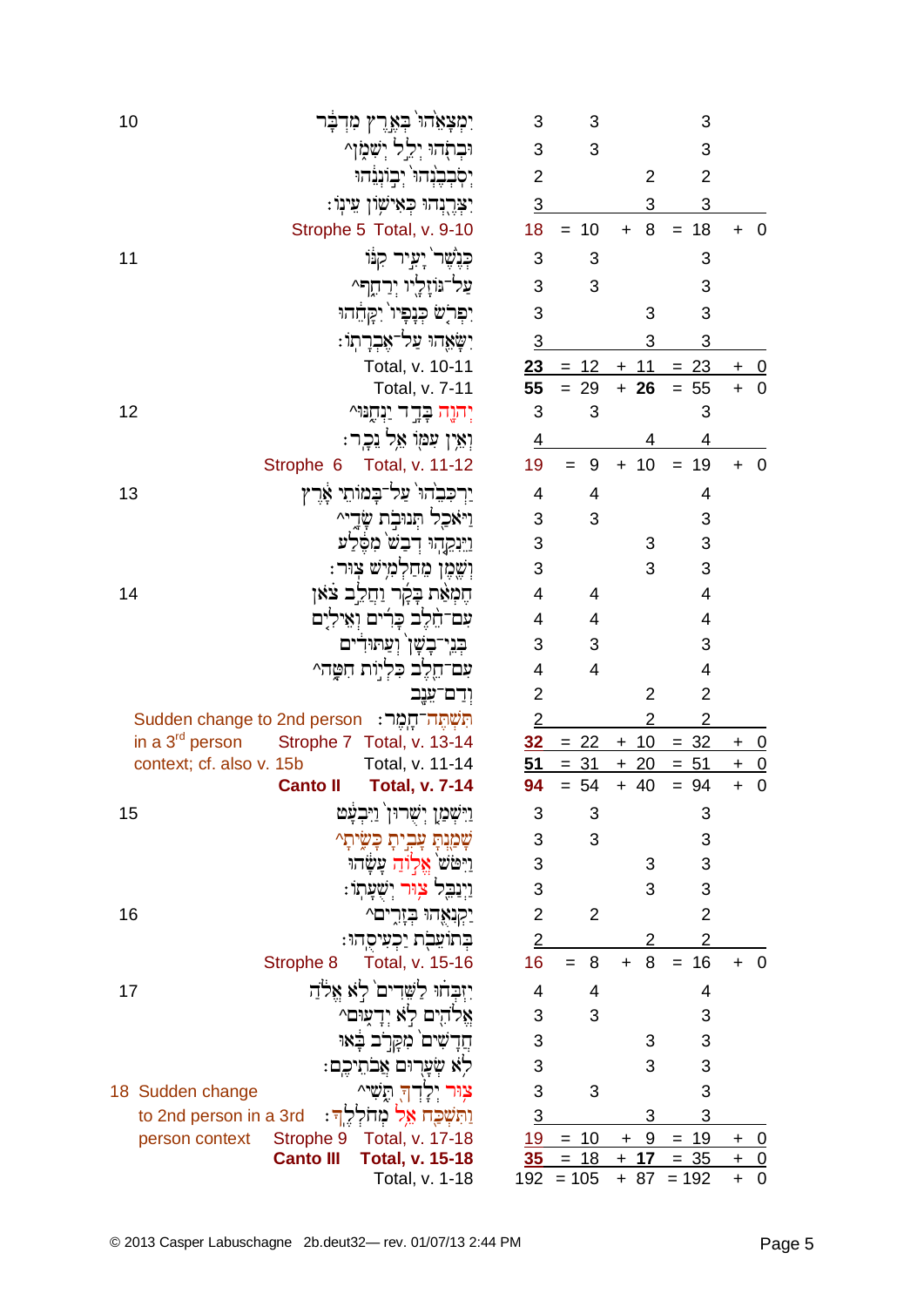| 19<br>Moses comments<br><u>וי</u> ִּרְא יְהוֶה וַיִּנְאָץ^                        | 3                       | 3              |                 | 3                   |                          |
|-----------------------------------------------------------------------------------|-------------------------|----------------|-----------------|---------------------|--------------------------|
| and introduces<br>מִכַּעַס בָּנֵיו וּבִנֹתַיו:                                    | 3                       |                | 3               | 3                   |                          |
| <b>YHWH's</b><br>20<br>וַיֹּאמֶר  אַסְתִּיָרָה פָּנֵי מֵהֶם                       | 4                       | 4              |                 | 1                   | 3                        |
| <b>First Speech</b><br>אֶראֶה מֶה אַחֲרִיתֶם^                                     | 3                       | 3              |                 |                     | 3                        |
| כי דור תהפכת המה                                                                  | 4                       |                | 4               |                     | 4                        |
| ּבַּנֵים לֹאִ־אֵמֶן בֶּם:                                                         | 4                       |                | 4               |                     | $\overline{4}$           |
| הם קנאוני בלא־אֵל<br>Vs. 21-22 constitute<br>21                                   | 4                       | 4              |                 |                     | 4                        |
| בְעֲסִוּנִי בְּהַבְלֵיהֶם^ :the 4 middle verselines                               | $\overline{2}$          | $\overline{2}$ |                 |                     | $\overline{2}$           |
| וַאֲנִי אַקְנִיאֵם בִּלֹאִ־עַּׁם<br>$70 = 33 + 4 + 33$                            | 4                       |                | 4               |                     | 4                        |
| בִּגְוֹי נַבֵל אַכְעִיסֶם:<br><b>Meaningful centre</b>                            | $\overline{3}$          |                | 3               |                     | 3                        |
| Strophe 10 Total, v. 19-21                                                        | 34                      | 16             | 18<br>$+$       | 7                   | 27<br>$\ddot{}$          |
| <b>Middle words</b><br>כִּי־אֵשׁ קִדְחָה בְאַפִּין<br>22                          | $\overline{\mathbf{4}}$ | $\overline{4}$ |                 |                     | $\overline{4}$           |
| of the Song:<br>נַתִּיקַד עַד־שָׁאָוֹל תַּחְתֵיתי                                 | 4                       | 4              |                 |                     | $\overline{\mathcal{A}}$ |
| $462 = 226 + 10 + 226$<br>נתאכל אָרץ  וַיִבְלַה                                   | 3                       |                | 3               |                     | 3                        |
| <u>וַתְּלַהֵט מוֹסְדִי הַרִים:</u>                                                | 3                       |                | 3               |                     | 3                        |
| The 7 disasters,<br>אַסְפֶּה עָלֵימוֹ  יִרְעָוֹת<br>23                            | 3                       | 3              |                 |                     | 3                        |
| with ravaging plague<br><sup>מ</sup> חִצַּיִן אֲכַלֵּה־בָּם:                      | 3                       |                | 3               |                     | 3                        |
| <sup>3</sup> ֹמְזֵי רָעָבן 1 <mark>וּלִחְמֵי רֵשֶׁף</mark><br>at the centre<br>24 | 4                       | 4              |                 |                     | $\overline{4}$           |
| יּוְקֵטֶּב מְרִירֵיץ                                                              | $\overline{2}$          | $\overline{2}$ |                 |                     | $\overline{2}$           |
| יִּישֶׁן־בִּהֵמוֹת  אֲשָׁלַח־בַּם                                                 | 4                       |                | 4               |                     | 4                        |
| עםץ'חֵמַת זחַלִי<br>עפ ו                                                          | 4                       |                | 4               |                     | 4                        |
| Strophe 11 Total, v. 22-24                                                        | 34                      | $= 17$         | 17<br>$\ddot{}$ | $\mathbf 0$<br>$=$  | 34<br>$\ddot{}$          |
| מחוץ תשכל־חרב<br>25                                                               | 3                       | 3              |                 |                     | 3                        |
| וּמֶחֲדָרִים אֵימָהי                                                              | $\overline{2}$          | $\overline{2}$ |                 |                     | $\overline{2}$           |
| נֵם־בָחוּר` נַם־בְתוּלָה                                                          | 4                       |                |                 |                     | 4                        |
| יוֹנֶק עִם־אִישׁ שֵׂיבָה:                                                         | 4                       |                | 4               |                     | 4                        |
| אָמַרְתִּי אַפְאֵיהֶם^<br>26                                                      | 2                       | $\overline{2}$ |                 |                     | $\overline{2}$           |
| אַשְׁבִיתָה מֵאֱנִוֹשׁ זִכְרָם:                                                   | 3                       |                | 3               |                     | 3                        |
| לוּלֵי כַעֲס אוֹיֵב`אָנוּר<br>27                                                  | 4                       | 4              |                 |                     | $\overline{\mathbf{4}}$  |
| פֶּן־יְנַכְרִוּ צָרֱימוֹ^<br>YHWH quotes a presumed                               | 3                       | 3              |                 |                     | 3                        |
| פֵן־יְאמָרוּ` יָדֵינוּ רָבְתָה claim by Israel's enemies                          | 4                       |                | 4               |                     | $\overline{4}$           |
| וְלִא יִהוֶה פָּעַל כַּל־זְאת:                                                    | 5                       |                | 5               |                     | 5                        |
| Total, v. 25-27<br>Strophe 12                                                     | 34                      | $= 14$         | $+20$           | $\mathbf 0$<br>$=$  | $+ 34$                   |
| First Divine Speech, v. 20-27                                                     | 96                      | $= 44 + 52$    |                 | $\mathbf{1}$<br>$=$ | $+95$                    |
| <b>Canto IV</b><br><b>Total, v. 19-27</b>                                         | 102                     | $= 47$         | $+ 55$          | 7<br>$=$            | $+95$                    |
| Interjection:<br>כִּי־גָוֹי אֹבָד עֵצְוֹת הָמָהץ<br>28                            | 5                       | 5              |                 | 5                   |                          |
| <b>Moses</b><br>וְאֵין בָהֶם תִּבוּנֵה:                                           | 3                       |                | 3               | 3                   |                          |
| לוּ חַכְמוּ יַשְׂכִילוּ זְאתי<br>interrupts<br>29                                 | 4                       | 4              |                 | 4                   |                          |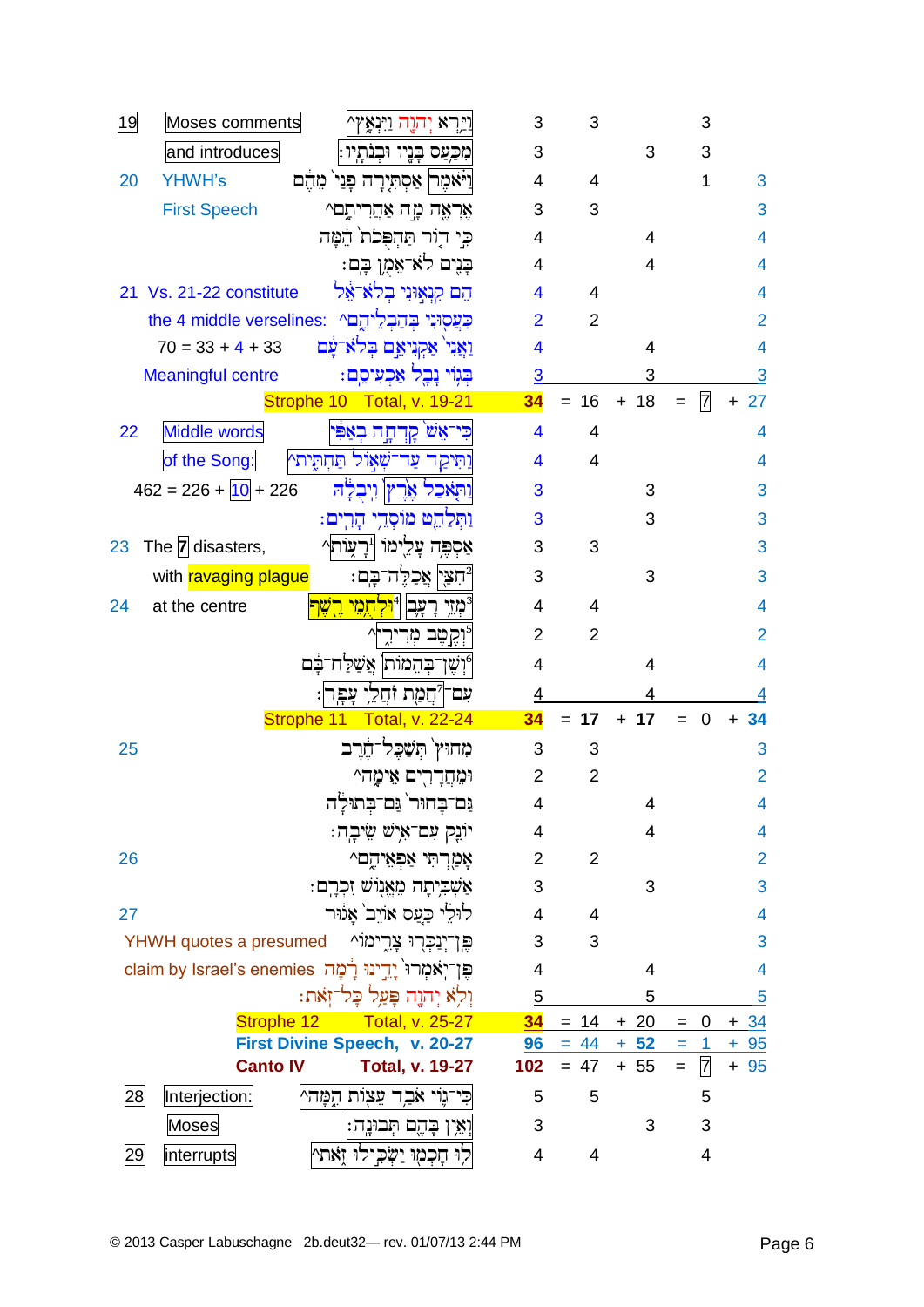|    | and            |                 | בינו לאחריתם                                    | 2              |                | $\overline{2}$ | $\overline{2}$     |                         |
|----|----------------|-----------------|-------------------------------------------------|----------------|----------------|----------------|--------------------|-------------------------|
| 30 | comments       | 78              | אַיכָה יִרְדְרָ אֶחָד                           | 4              | 4              |                | 4                  |                         |
|    | on             |                 | וּשְׁנָיִם יָנִיסוּ רְבָבֶה^                    | 3              | 3              |                | 3                  |                         |
|    | the            |                 | אם־לא כי־צורם מכרם                              | 5              |                | 5              | 5                  |                         |
|    | first          |                 | ויהוֶה הִסְגִּירָם:                             | $\overline{2}$ |                | $\overline{2}$ | $\overline{2}$     |                         |
| 31 | divine         |                 | כי לא כצורנו צורם^                              | $\overline{4}$ | $\overline{4}$ |                | $\overline{4}$     |                         |
|    | speech         |                 | וְאֹיְבֵינוּ פִּלִילִים:                        | $\overline{2}$ |                | $\overline{2}$ | $\overline{2}$     |                         |
|    |                |                 | Total, v. 29-31                                 | 26             | $= 15$         | $+ 11$         | $= 26$             | <u>+ 0</u>              |
|    | <b>Canto V</b> |                 | Strophe 13 Total, v. 28-31                      | 34             | $= 20$         | $+ 14 =$       | 34                 | $+$ 0                   |
|    |                |                 | Total, v. 20-31                                 | <b>130</b>     |                | $= 64 + 66 =$  | 35                 | $+ 95$                  |
|    |                |                 | Total, v. 19-31                                 | 136            | $= 67$         | $+ 69$         | 41<br>$\equiv$     | $+95$                   |
| 32 |                |                 | כִּי־מִגֶּפֶן סְדֹם נַפְנָם                     | 4              | 4              |                |                    | 4                       |
|    |                |                 | וּמִשַּׁדְמָׂת עֲמֹרֶהי YHWH's Speech continued | $\overline{2}$ | $\overline{2}$ |                |                    | $\overline{2}$          |
|    |                |                 | ַעֲנָבִֽנזוֹ עִנְבֵי־רֹוֹשׁ                     | 3              |                | 3              |                    | 3                       |
|    |                |                 | אַשִׁכִלִת מִרֹרָת לָמוֹ:                       | $\overline{3}$ |                | 3              |                    | 3                       |
|    |                |                 | Total, v. 28-32                                 | 46             | $= 26$         | $+20$          | $\mathbf 0$<br>$=$ | 46<br>$\ddot{}$         |
| 33 |                |                 | חֲמָת תַּנִּינֶם יֵינָם^                        | 3              | 3              |                |                    | 3                       |
|    |                |                 | וְרָאֹשׁ פְּתָנֶיִם אַכְזֶר:                    | 3              |                | 3              |                    | $\overline{3}$          |
|    |                |                 | Strophe 14 Total, v. 32-33                      | <u>18</u>      | 9<br>$=$       | 9<br>$+$       | $= 0$              | <u>18</u><br>$+$        |
|    |                |                 | Total, v. 28-33                                 | 52             | $= 29$         | $+23$          | $= 34$             | 18<br>$\ddot{}$         |
| 34 |                |                 | הֲלֹא הָוֹּא כָּמֶס עִמָּׂדֵי^                  | 4              | 4              |                |                    | 4                       |
|    |                |                 | חָתֶם בְּאוֹצְרֹתָי:                            | $\overline{2}$ |                | $\overline{2}$ |                    | $\overline{2}$          |
| 35 |                |                 | לִי נָקָם וִשָּׁלֵּם                            | 3              | 3              |                |                    | 3                       |
|    |                |                 | לִעֵת תַּמְוּט רַגִלֶם^                         | 3              | 3              |                |                    | 3                       |
|    |                |                 | כִּי קָרוֹב <sup>י</sup> יִוֹם אֵידַם           | 4              |                | 4              |                    | $\overline{\mathbf{4}}$ |
|    |                |                 | וְחָשׁ צִתִּרְת לְמוֹ:                          | $\overline{3}$ |                | 3              |                    | $\overline{3}$          |
|    |                |                 | <b>Continued Divine Speech, v. 32-35</b>        | 37             | 19<br>I,       | $+ 18$         | $\mathbf 0$<br>÷,  | $+ 37$                  |
| 36 | Comment        |                 | יִהוַה עַמּוֹ                                   | 4              | 4              |                | 4                  |                         |
|    | by             |                 | ־עֲבָדִיו יִתְנֻחָם                             | 3              | 3              |                | 3                  |                         |
|    | <b>Moses</b>   |                 | יאָה כִּי־אָזְלַת                               | 5              |                | 5              | 5                  |                         |
|    | on             |                 | וְאֶפֶס עָצְוּר וְעָזִוּב                       | $\overline{3}$ |                | 3              | 3                  |                         |
|    | continued      | Strophe 15      | <b>Total, v. 34-36</b>                          | 34             | 17<br>$=$      | $+ 17$         | 15<br>$=$          | <u>+ 19</u>             |
|    | <u>divine</u>  | <b>Canto VI</b> | <b>Total, v. 32-36</b>                          | 52             | $= 26$         | $+26$          | 15<br>$=$          | <u>+ 37</u>             |
|    | speech         |                 | Total, v. 20-36                                 | 182            | $= 90$         | $+92$          | $= 50$             | $+132$                  |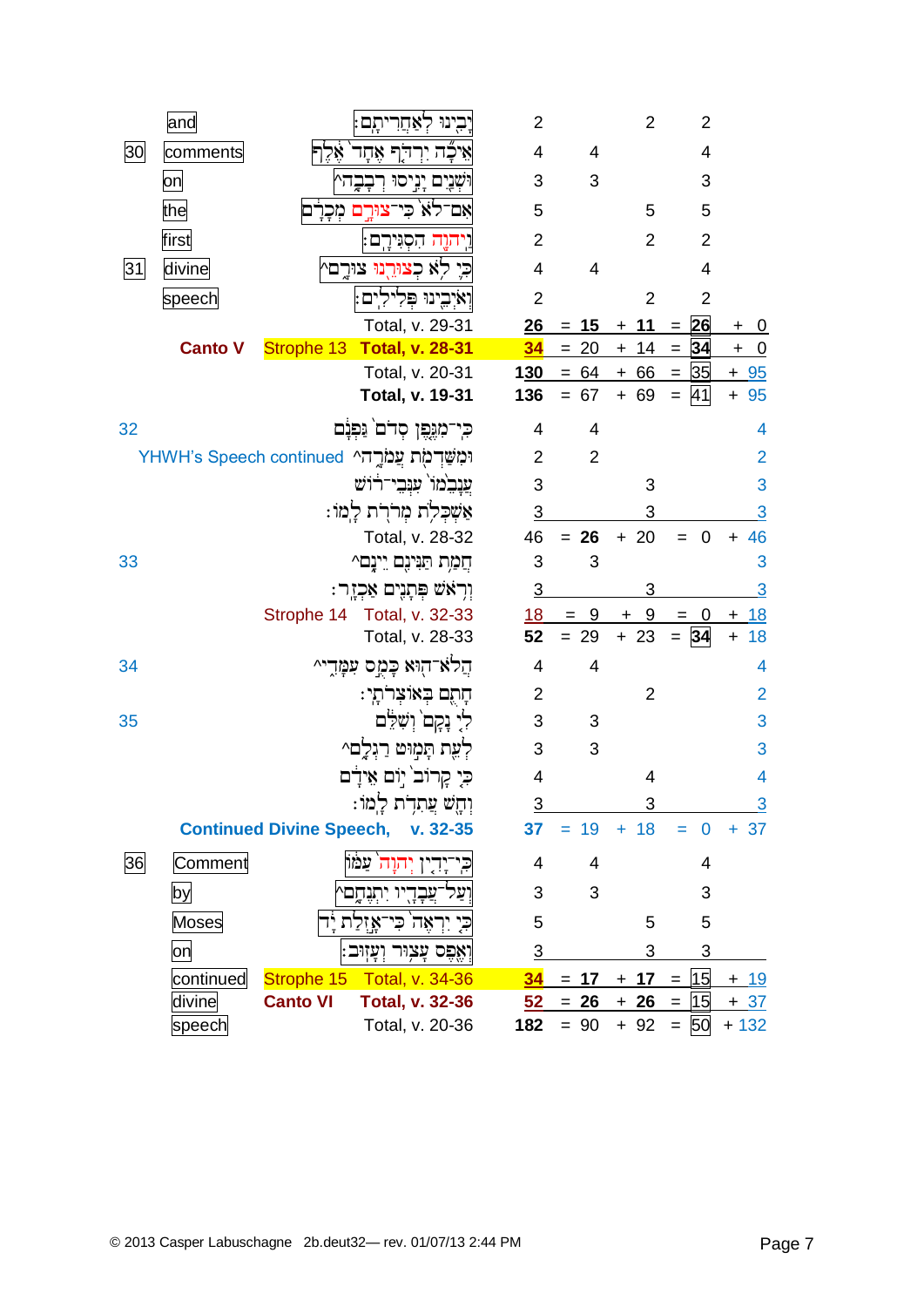| <mark>ואַמַר</mark> אֵי אֵלהֵימוֹ^<br>and introduction to<br>37             | 3              | 3       |                               | 1                       | $\overline{2}$          |
|-----------------------------------------------------------------------------|----------------|---------|-------------------------------|-------------------------|-------------------------|
| YHWH's Final Speech<br>צְוּר חָסָיוּ בִוֹ:                                  | 3              |         | 3                             |                         | 3                       |
| אֲשֶׁר הֵלֵב זִּבְהִימוֹ יאֹבָלוּ<br>38                                     | 4              | 4       |                               |                         | $\overline{\mathbf{4}}$ |
| יִשְׁתְּוּ יֵין נְסִיכֶם^ <mark>וְאָמַר</mark> The introductory formula     | 3              | 3       |                               |                         | 3                       |
| יַקוּמוּ וְיַעְזִרְבֶם<br>stands apart from the speech:                     | $\overline{2}$ |         | $\overline{2}$                |                         | $\overline{2}$          |
| יְהִי עֲלֵיכֶם סִתְרָה: See v. 39! זַהְי עֲלֵיכֶם סִתְרָה: 1 + 68 (4 x 17). | 3              |         | 3                             |                         | 3                       |
| The <i>paseq</i> slash divides<br><mark>ראון</mark> עתה<br>39               | $\overline{2}$ | 2       |                               |                         | $\overline{2}$          |
| כִּי אֲנִי אֲנִי הוֹא<br>the 18 words in v. 39                              | 4              | 4       |                               |                         | $\overline{\mathbf{4}}$ |
| into $1 + 17$ ,<br>ואין אלהים עמדיי                                         | 3              | 3       |                               |                         | 3                       |
| אֲנֶי אָמְית וַאֲחַיֵּה<br>V. 39 is the only verse                          | 3              |         | 3                             |                         | 3                       |
| מָחַצְתִּי וַאֲנֵי אֵרִפָּא<br>with tricola in the Song!                    | 3              |         | 3                             |                         | 3                       |
| וְאֵין מִיָּהִי מַצִּיל:                                                    | 3              |         | 3                             |                         | 3                       |
| v. 39                                                                       | 18             | 9<br>I, | 9<br>÷                        | 0<br>$=$                | <u>18</u><br>÷          |
| Strophe 16 Total, v. 37-39                                                  | 36             | $= 19$  | $+ 17$                        | 1 <br>$=$               | 35<br>$\ddagger$        |
| Total, v. 36-39                                                             | 51             | $= 26$  | $+25$                         | 16<br>$=$               | 35<br>$\ddot{}$         |
| כִּי־אֵשָׂא אֵל־שָׁמַיִם יַדִי^<br>40                                       | 5              | 5       |                               |                         | 5                       |
| וְאָמַרְחִי חַיְ אָנֹכִי לְעֹלַם:                                           | $\overline{4}$ |         | 4                             |                         | 4                       |
| אִם־שַׁנּוֹתִי בְּרָק חַרְבִּי<br>41                                        | 4              | 4       |                               |                         | $\overline{\mathbf{4}}$ |
| וִתאֹחֵז בִמְשִׁפָּט יַדִי^                                                 | 3              | 3       |                               |                         | 3                       |
| אָשִׁיָב נָקָם לִצָּרִי                                                     | 3              |         | 3                             |                         | 3                       |
| וִלְמְשַׂנְאֵי אֲשָׁלֵם:                                                    | $\overline{2}$ |         | $\overline{2}$                |                         | $\overline{2}$          |
| אַשְׁכִיר חָצִי מִדַּם<br>42                                                | 3              | 3       |                               |                         | 3                       |
| וְחַרְבִי תֹּאֲכֵל בַּשֲׂרֵ^                                                | 3              | 3       |                               |                         | 3                       |
| מִדַּם חָלָל וְשָׁבְיָה                                                     | 3              |         | 3                             |                         | 3                       |
| מֵרָאֹשׁ פַּרְעִוֹת אוֹיֵב:                                                 | $\overline{3}$ |         | 3                             |                         | $\overline{3}$          |
| Strophe 17 Total, v. 40-42                                                  | <u>33</u>      | 18      | 15                            | $\overline{\mathbf{0}}$ | 33                      |
| Total, v. 39-42                                                             | 51             | $= 27$  | $+24$                         | $\mathbf 0$<br>$=$      | <u>+ 51</u>             |
| <b>Canto VII</b><br><b>Total, v. 37-42</b>                                  | 69             | $= 37$  | $+ 32$                        | 11<br>$=$               | <u>68</u><br>$+$        |
| <b>Third Divine Speech, v. 37-42</b>                                        | <u>69</u>      | $= 37$  | $+ 32$                        | 1 <br>$=$               | <u>+ 68</u>             |
| Total, v. 20-42                                                             | 251            | $= 127$ | $+124$                        | $=  51 $                | $+200$                  |
| <b>Coda</b><br><u>קרנינוּ גוֹיָם עמוֹ</u><br>43 <mark>*</mark>              | 3              | 3       |                               | 3                       |                         |
| ני דם־ <mark>עבדיו</mark> יִקוֹם^<br><b>Moses</b>                           | 4              | 4       |                               | 4                       |                         |
| summons<br>יָנְקָם יָשִׁיב לִצ <del>ַ</del> נ                               | 3              |         | 3                             | 3                       |                         |
| the nations<br>וכִפֶּר אַדמַתְוֹ עַמּוֹ:<br>Đ                               | $\overline{3}$ |         | 3                             | 3                       |                         |
| Total, v. 43                                                                | 13             | $= 7$   | 6<br>$+$                      | 13<br>$=$               | $\pm$<br><u>_0</u>      |
| Total, v. 39-43                                                             | 64             | $= 34$  | $+30$                         | 13<br>$=$               | <u>+ 51</u>             |
| Total, v. 36-43                                                             | 97             | $= 51$  | $+ 46$                        | 29<br>$=$               | <u>+ 68</u>             |
| The Song, Total, v. 1-43                                                    |                |         | $462 = 242 + 220 = 262 + 200$ |                         |                         |

\* V. 6: The interrogative particle *h* is written apart from the next word in MT (Codex L), the Damascus Pentateuch and Codex Aleppo and stands on its own as a separate word. In Codex L it is followed by a *maqqef*. My explanation of this phenomenon is that the Masoretes missed a word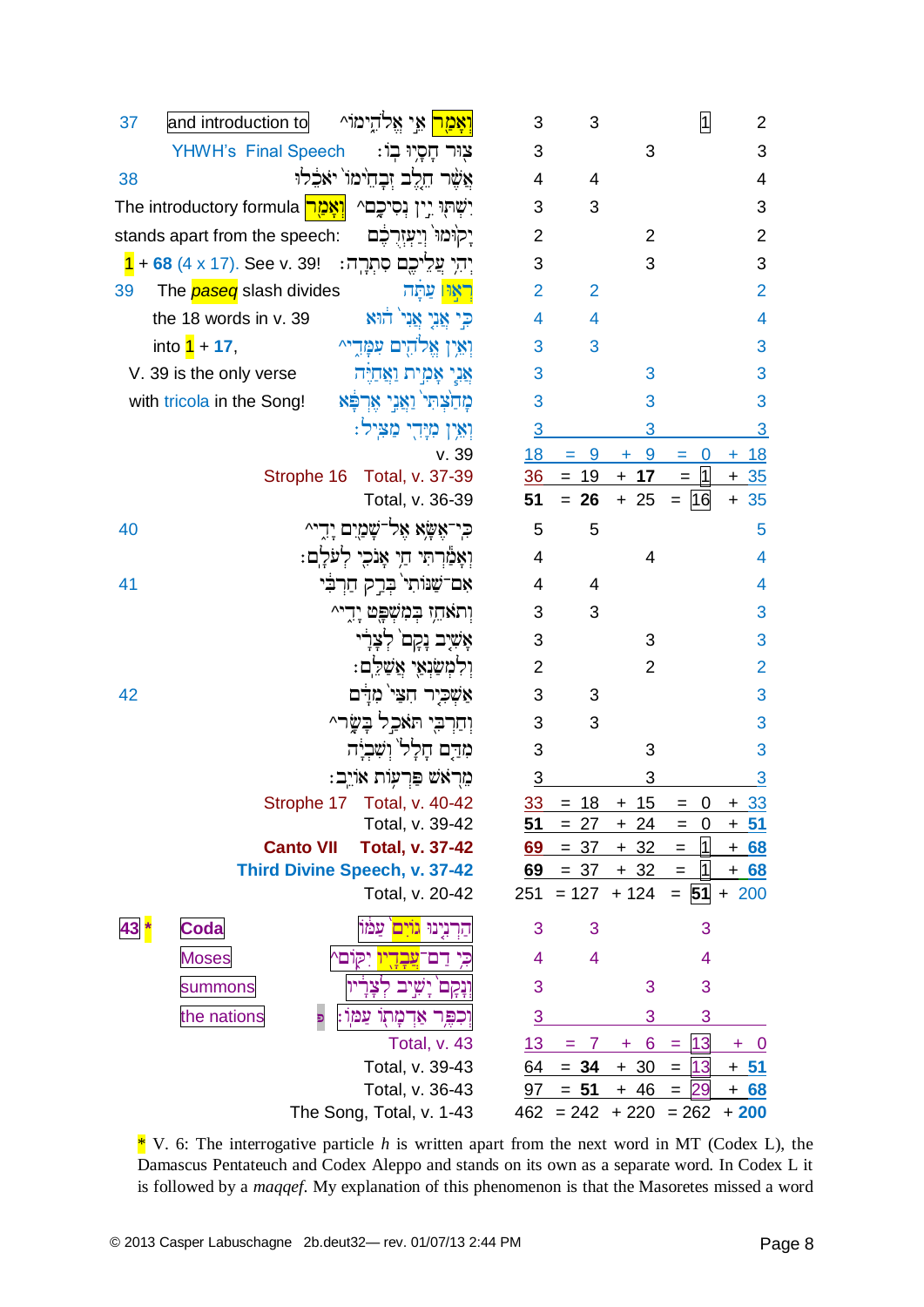and, for logotechnical reasons, created an extra word without disturbing the content. They obviously failed to see that there was a scribal error in v. 5a which caused the loss of one word. In my opinion, the present 3-word reading in MT, לֹא בְּנֵיו מוּמָם, 'not his children but a blemish' (?), is the result of haplography of the original 4-word phrase .  $\forall x \in \mathbb{R}$ . This gives perfect sense to v. 5a: 'His no-child has dealt corruptly with him, day by day'. For 'no-child', compare the terms 'not-wise' (6a), and 'no-god' and 'no-nation' (21).

 $*$  V. 43: The para-masoretic form of the text found in 4QDeut has  $\mathbb{Q}$ ליָם (heavens', instead of , 'nations', in the first colon, and , 'his sons', instead of , 'his servants', in the second colon. Moreover, it has six extra words: a 4-word colon after the first colon, , 'and bow down, all you gods, before him', and 2-word colon before the last colon in MT, ולמשנאיו ישלם. 'he will punish those who hate him'. In my opinion there is no cogent reason to emend MT, which is in fact strongly supported by the numerical evidence.

### **Observations**

#### **1. The meaningful centre of the Song**

In terms of words, the arithmetic middle falls in v.  $22(462 = 226 + 10 + 226)$ , but it is unlikely that the author has designed these words as the meaningful centre:

כִּי־אֵשׁ קַדְחָה בְאַפִּי וַתִּיקָד עַד־שָׁאֲוֹל תַּחְתֵּית וַתְּאֹכָל אֶרֶץ Fire is set ablaze by my anger; it burns to the depths of Sheol and devours the earth. These words, expressing YHWH's terrible wrath, are of course meaningful in themselves, but in terms of content, vs. 21-22 are a better candidate for a deliberately designed meaningful centre which represents the quintessential idea of the Song. The pivotal position of vs. 21-22 is undergirded on verseline level: they constitute the 4 middle verselines, that is, if my colometric division is correct  $(70 = 33 + 4 + 33)$ :

> <sup>21</sup> הֵם קִנְאִוּנִי בְלֹאֹ־אֶל | כְּעֲסְוּנִי בְּהַבְלֵיהֶם וַאֲנִי´ אַקְנִיאֵם בִּלֹא־עַׁם | בִּגְוֹי נָבֶל אַכְעִיסֵם: <sup>22</sup> כִּי־אֵשׁ קַדְחַה בְאַפִּי - וַתִּיקַד עַד־שָׁאָוֹל תַּחִתֵּית וַתְאֹכֵל אֶרֶץ וְיִבְלֶ<sup>נְ</sup>הִ וַתְּלַחֵט מוֹסְדֵי הַרִים:

 $21$ They roused my jealousy with a no-god, provoked me with their false gods; But I, I shall rouse their jealousy with a no-people,

with a foolish nation I shall provoke them.

 $^{22}$ Fire is set ablaze by my anger; it burns to the depths of Sheol And devours the earth and its increase; it scorches the foundations of the mountains.

What makes vs. 21-22 particularly meaningful is that they give the reason for YHWH's wrath: Israel's apostasy. This is the leading theme not only of the Song but also of the Framework to the Song - compare YHWH's speech in 31:16-21 and Moses' charge to the Levites and the Israelites in 31:26-29.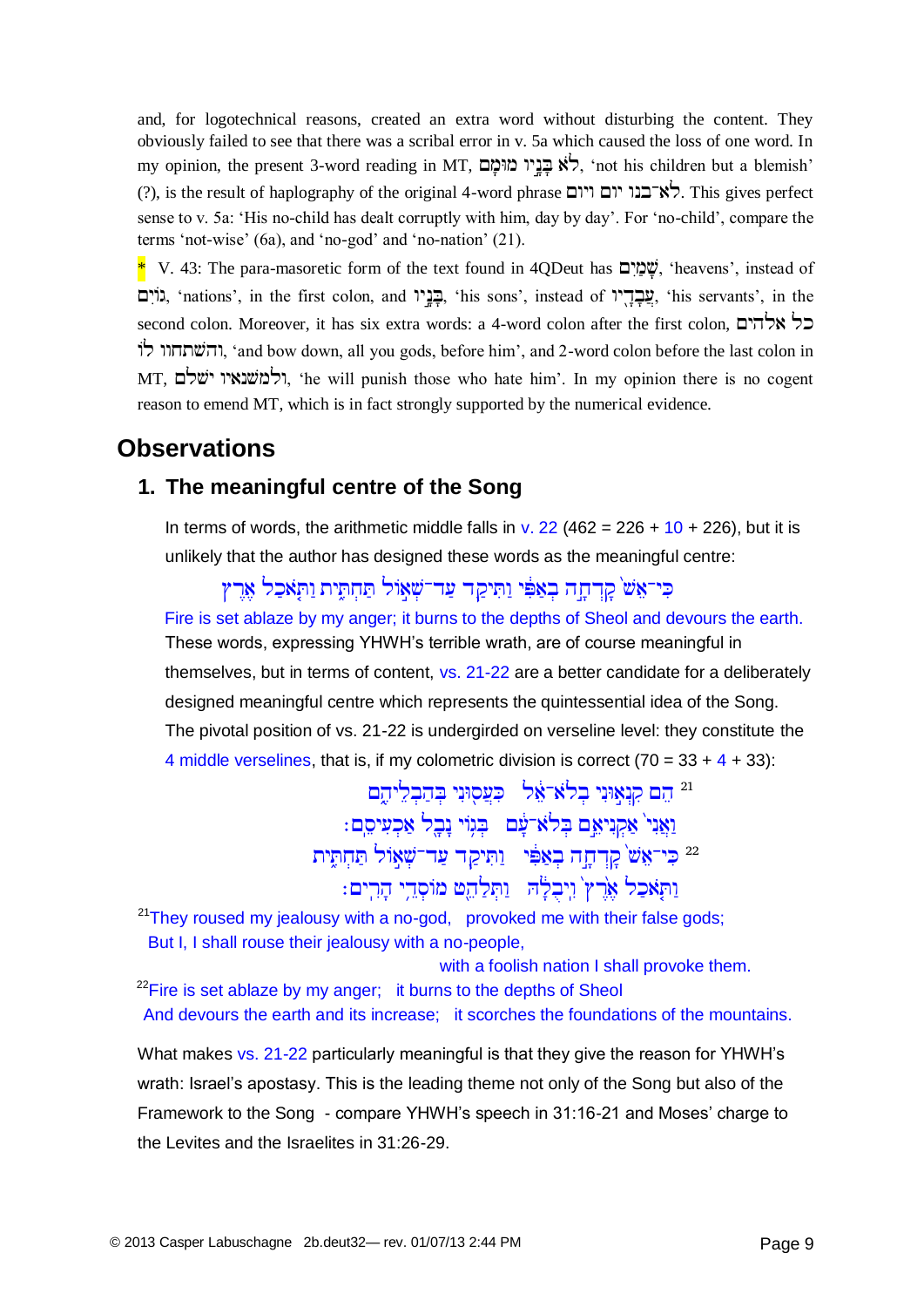The meaningful centre falls precisely within YHWH's major speech in Canto IV, vs. 19-27, which constitutes, as I shall show below, the central focal point of the menorah structure of the Song.

### **2. The Setting of the Song in its Framework**

In terms of the caesurae caused by the various speeches, the text of the Song within its wider framework shows the following microstructure:

- 31:1-6 Moses addresses Israel in regards his imminent death and succession
- 31:7-8 Moses encourages and emboldens Joshua in view of the settlement
- 31:9-13 Moses charges the Levites and elders concerning the law
- 31:14-15 YHWH directs the coming events
- 31:16-18 Part 1 of YHWH's First Speech: he foresees Israel's apostasy
- 31:19-21 Part 2 of YHWH's First speech: he orders Moses to write the Song
- 31:22-23 Moses complies and YHWH gives Joshua his commission
- 31:24-29 Moses instructs the Levites and warns Israel of the imminent apostasy
- 31:30 Redactional note to introduce the recital of the Song

#### **32:1-43 The Song of Moses**

- 32:44 Redactional Postscript to the Song: Recapitulation
- 32:45-47 Moses' valedictory address, urging the people to take the Song to heart
- 32:48-52 YHWH's Final Address to Moses on the eve of his death
- 33:1 Redactional note to introduce the Blessing of Moses
- 33:2-29 The Blessing of Moses (secondarily incorporated)
- 34:1-12 The death of Moses and the acceptance of Joshua as leader, whereby the stage is set for the continuation of the story in the Book of Joshua.

The macrostructure of the Song excluding the Blessing of Moses - which was added in the final stage of the redactional process of the book - can be outlined in a perfect menorah pattern, with the Song at the centre:

- 31:1-13 Outer framework: Moses' final provisions in view of his imminent death
	- 31:14-23 Interior framework: YHWH charges Moses and Joshua in the tent
	- 31:24-30 Inner framework: Moses' provisions regarding the Song

#### **32: 1-43 The Song of Moses**

32:44-47 Inner framework: Moses' final charge to 'all Israel'

32:48-52 Interior framework: YHWH commands Moses to climb the mountain

 34: 1-12 Outer framework: Moses' death and funeral as well as his necrology For particulars in greater detail, consult the Analysis of the [Framework.](http://www.labuschagne.nl/2a.deut32.pdf)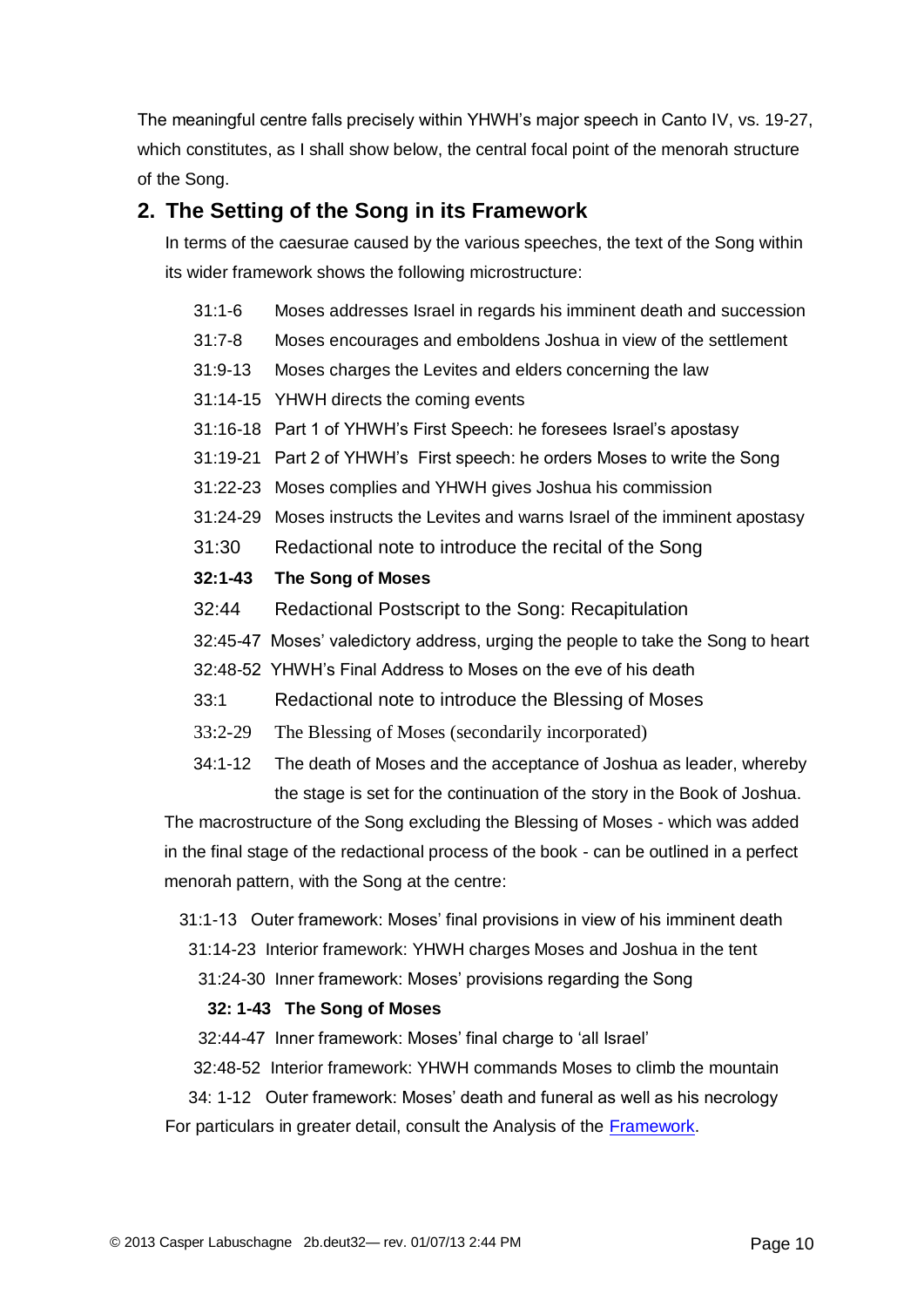#### **The Song itself is also composed in a menorah pattern**

This is based on the hard caesurae noted above in the rubric "Strophic Structure":

**Canto I** vs. 1-6 Introduction: YHWH's faithfulness set against Israel's infidelity

**Canto II** vs. 7-14 History attests to YHWH steadfast faithfulness

**Canto III** vs. 15-18 Israel's behaviour demonstrates their apostasy

**Canto IV** vs. 19-27 YHWH judges his people with restraint

 **Canto V** vs. 28-31 Moses describes the outrageous behaviour of the enemies

 **Canto VI** vs. 32-36 YHWH charges the enemies and announces their doom

**Canto VII** vs. 37-42 YHWH challenges the no-gods, exposing them as futile, and proclaims his uniqueness and his sovereignty over life and death

**Coda** v. 43 Moses summons the nations to praise Israel for what YHWH did.

**Cantos I-III**, vs. 1-18, the first part of Moses' speech before he cites YHWH's speeches, divides into 3 sections, which are clearly demarcated by the rhetorical device of the sudden change to the  $2<sup>nd</sup>$  pers form of address in a context in which Moses speaks *about* the Israelites in the 3<sup>rd</sup> person. In the chart I have marked the 2<sup>nd</sup> person forms at the end of the three strophes in brown (in vs. 6, 14 and 18).

**Canto 1**, vs. 1-6 divides into 3 strophes of 3 verselines each:

- vs. 1-2 Exhortation to listen to the words of the Song
- vs. 3-4 Declaration of intent: to proclaim YHWH's name and character
- vs. 5-6 Moses characterizes the Israelites as unfaithful

**Canto II**, vs. 7-14, has 4 strophes:

| vs. 7-8 |  |  | Israel must remember what happened when Elyon partitioned the world |  |  |  |
|---------|--|--|---------------------------------------------------------------------|--|--|--|
|---------|--|--|---------------------------------------------------------------------|--|--|--|

- vs. 9-10 Israel became YHWH's allotted portion which he found in the desert
- vs. 11-12 YHWH lovingly cared for them like an eagle that guards its nest
- vs. 13-14 He enabled them to occupy the land and enjoy its fruits.

**Canto III**, vs. 15-18, has 2 strophes:

vs. 15-16 Having become rich, Israel committed adultery and provoked YHWH

vs. 17-18 The nature of the foreign no-gods the Israelites served.

**Canto IV**, vs. 19-27, is the central canto at the focal point of the menorah, containing YHWH's major speech. Seeing its positioning, it deserves special attention. It is very skiffully designed, being made up of **102** (6 x **17**) words, which divide into three exactly equal strophes of **34** (2 x **17**) words each:

|  | vs. 19-21, Strophe 10 YHWH decides to punish Israel                                | 34 $(2 \times 17)$ words |
|--|------------------------------------------------------------------------------------|--------------------------|
|  | vs. 22-24, Strophe 11 The nature of the <b>seven</b> disasters                     | 34 $(2 \times 17)$ words |
|  | vs. 25-27, Strophe 12 YHWH's restraint by the prospect of war $34$ (2 x 17) words. |                          |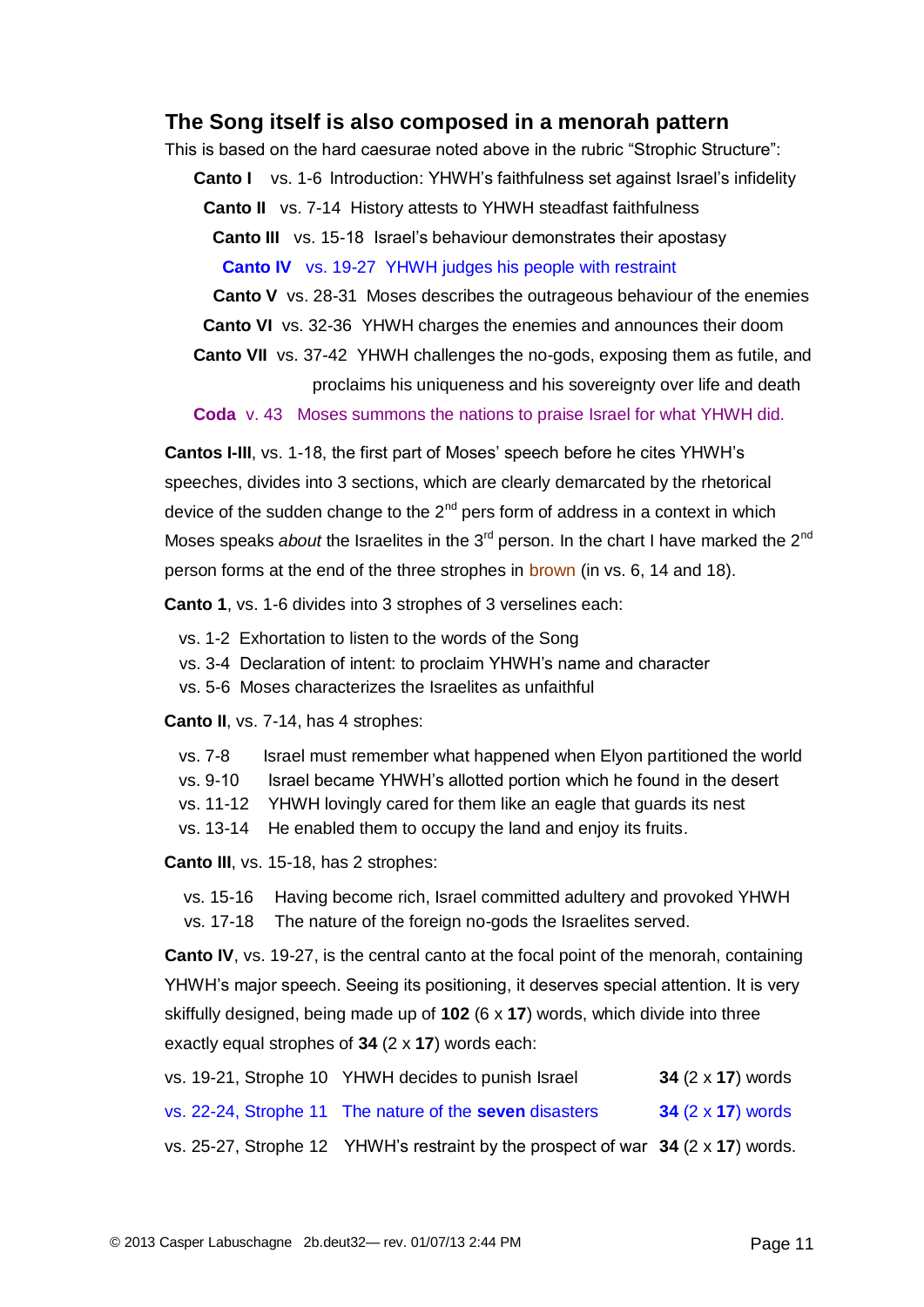The middle strophe, Strophe 11, with its striking, meticulously designed compositional formula **34** = **17**a + **17**b, contains YHWH's reaction to Israel's apostasy: his decision to punish them with all kinds of disasters: **7** in total – see the chart.

Within Canto IV, this **34**-word strophe, Strophe 11, flanked by **34** words on either side, constitutes the meaningful centre of the canto. It opens with  $v$ . 22, which contains, as we have seen above, the meaningful central words of the poem and also 4 of the 8 meaningful middle cola– see Observation 1.

Canto IV, vs. 19-27, is demarcated in v. 27 by a significant rhetorical device: YHWH cites a presumed claim by Israel's enemies in which they speak about YHWH in the 3<sup>rd</sup> person. This marks the transition to the next section, Canto V, vs. 28-31, in which Moses speaks about YHWH in the 3<sup>rd</sup> person. This is an important insight for delineating this part of YHWH's speech correctly. The speech in vs. 20-27 has 95 words, in vs. 32-35 the speech has 37, and in vs. 37-43 68, giving altogether 200 words in YHWH's speeches. Fokkelman regards the 28 words of vs. 28-30 as spoken by YHWH and finds altogether 228 words (95 + 65 + 68) - *op. cit*., pp. 59-60;). In my view, it is very unlikely that YHWH speaks about himself in the  $3<sup>rd</sup>$  person in this poem (v. 30)! As in the Framework, the divine speeches in the Song are strictly phrased as spoken by YHWH, in which he refers to himself in the  $1<sup>st</sup>$  person. This also argues against Nobel's view that all 34 words of vs. 28-31 are to be taken as spoken by YHWH (*op. cit*., p. 259; for a discussion of the matter, cf. Sanders, *op. cit*., pp. 212f.).

**Canto V**, Strophe 13, vs. 28-31, consists of one 5-line strophe, which is an interjection by Moses who interrupts the flow of YHWH's words to comment on his decision to judge his people. In vs. 30-31 it becomes abundantly clear that Moses is not quoting YHWH but speaks *about* him in the 3<sup>rd</sup> person. This interjection is significantly made up of **34** words, showing the close connection between the interjection and YHWH's speech with its three **34**-word strophes.

**Canto VI**, vs. 32-36, has 2 strophes:

Strophe 14, vs. 32-33 Description of the nature of the apostate Israelites Strophe 15, vs. 34-36 YHWH has disasters in store: Moses comments. Strophe 15, vs. 34-36, is conspicuously composed in exactly the same way as Strophe 11, in the pattern **34** = **17**a + **17**b. In Canto VI, the continued speech of YHWH (vs. 32-35) is followed and concluded by a short comment (v. 36), in which Moses expresses the hopeful perspective for YHWH's just and compassionate judgement of his people. Canto VI, stands out, being significantly made up of **52** (2 x **26**) words. It marks the end of YHWH's judgement of his people – he does justice to them (v. 36). From now on his wrath turns against the no-gods and Israel's enemies.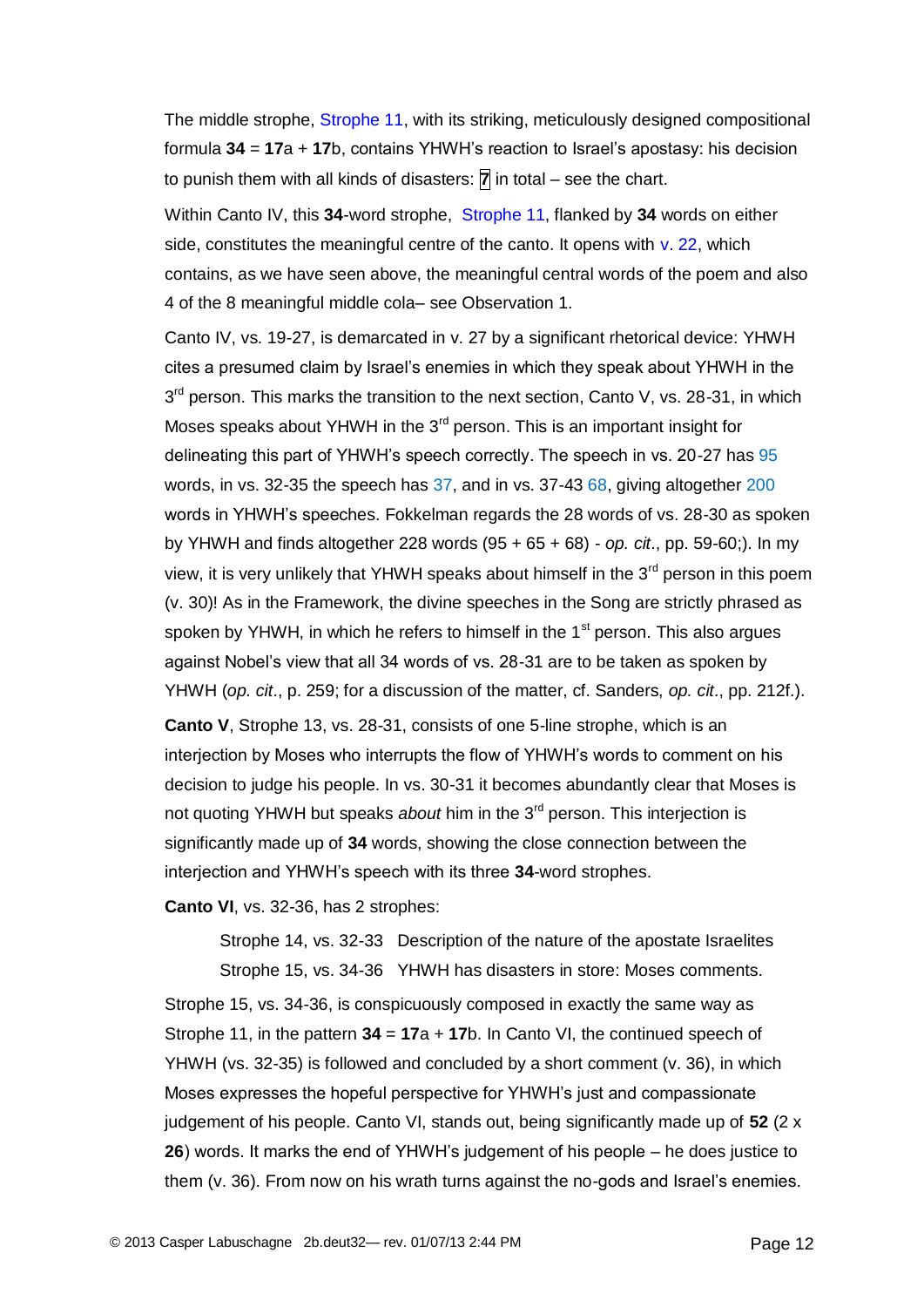**Canto VII**, vs. 37-42, has 2 strophes. It contains YHWH's final speech and has exactly **68** (4 x **17**) words. Strophe 16 is made up of 5 verselines, of which the last two (v. 39a-c and 39d-f) are conspicuously designed as tricola to focus special attention on the content – compare my remark in the rubric "Strophic Structure" above.

Strophe 16, vs. 37-39 YHWH challenges the no-gods, exposing them as futile, and proclaims his uniqueness and his sovereignty over life and death Strophe 17, vs. 40-42 YHWH's resolve to wreak vengeance on Israel's enemies

**The Coda**, v. 43 Moses summons the nations to praise Israel for what YHWH did.

Contrary to what I found in the Book of Psalms, where the coda as a rule forms part of the last strophe or canto, this coda clearly stands on its own. There is a strong caesura between YHWH's speech in 37-42 and these words attributed to Moses.

### **Additional Observations**

#### **3. The use of the number of fullness, 7**

The Song divides into **7** cantos arranged in a menorah pattern and is deliberately made up (in MT) of **70** (10 x **7**) verselines, with **462** (66 x **7**) words. For **70** as the number of the 'sons of Israel' compare 32:8, 10:22, Gen. 46:26-27 and Exod. 1:1-5. There are two series of **7** items: the **7** characteristics of YHWH in v. 4, with his faithfulness at the centre, and the **7** disasters in vs. 23-24, with the ravaging plague at the centre. Note also that , 'Rock', occurs altogether **7** times (5 times explicitly of YHWH), deliberately so designed to express the fullness of the idea of YHWH as a rock, which signifies his reliability in contrast to Israel's unreliability.

#### **4. The special position of v. 39**

Because of its content, YHWH's declaration of his incomparability and uniqueness, v. 39 has a special position in the Song. This is demonstrated by the fact that it is the only verse in the poem with tricola - see the chart. Moreover, the Masoretes have used the *paseq* slash to divide its 18 words into 1 + **17**, creating in this way an extra divine name number **17** to 'seal' its important content. This setting apart of the first word has a close parallel in the preceding verse, v. 37, where the introductory formula , 'and he will say', stands apart from YHWH's speech, dividing the **69** words of Canto VII, vs. 37-42, into  $\sqrt{1} + 68$  (4 x 17), generating an extra multiple of 17. Significantly, in 31:24-29 we find a perfect parallel to this device: there the *paseq* slash after the first word divides the 103 words of the passage in 1 + **102** (6 x **17**). See the note at the end of the chart, on p. 5 of my Analysis of the [Framework.](http://www.labuschagne.nl/2a.deut32.pdf)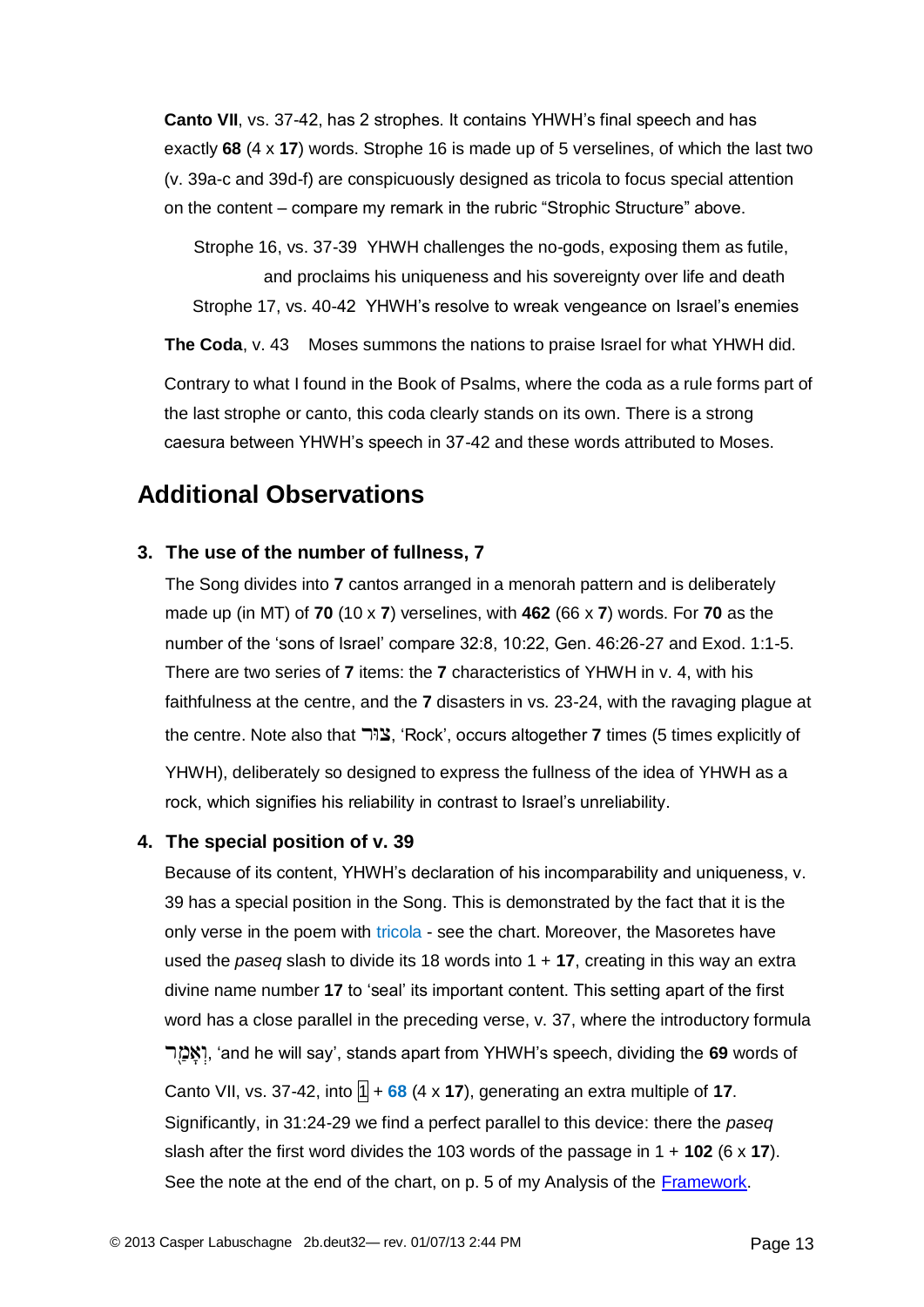#### **5. Overview of the words in the speeches**

The speeches by Moses in the Framework should be understood as the words attributed to him addressing *the Israelites* (31:2-6), *Joshua* (31:7-8), *the Levites and the Elders* (31:10-13), and *the Levites and the Israelites* (31:26-29). This means that the words in the narrative are excluded, since they fall in a different category, being spoken *about* Moses*.* This distracts nothing from the general conception of the book as words spoken by Moses on the eve of the occupation of the land.

| The Framework and Song          | Verses                 | <b>Moses</b>     | <b>YHWH</b>      |
|---------------------------------|------------------------|------------------|------------------|
| Outer Framework 1 (31:1-13)     | vs. 1-6                | <b>78 (3x26)</b> |                  |
|                                 | vs. 7-8                | 34 (2x17)        |                  |
|                                 | vs. 9-13               | 75               |                  |
|                                 | <b>Total 1-13</b>      | 187(11x17)       |                  |
| Interior Framework 1 (31:14-23) | v. 14                  |                  | 11               |
|                                 | vs. 16-18              |                  | 67               |
|                                 | vs. 14-18              |                  | <b>78 (3x26)</b> |
|                                 | v.23                   |                  | 16               |
|                                 | <b>Total vs. 16-23</b> |                  | 156(6x26)        |
|                                 | <b>Total vs. 14-23</b> |                  | 167              |
| Inner Framework 1 (31:24-30)    | vs. 24-30              | 82               |                  |
| <b>The Song of Moses</b>        | $32:1 - 43$            |                  | 200              |
| Inner Framework 2 (32:44-47)    | vs. 44-47              | 42 (6x7)         |                  |
|                                 | 68 (4x17) w.           |                  |                  |
| Interior Framework 2 (32:48-52) | vs. 48-52              |                  | 77               |
|                                 | 85 (5x17) w.           |                  |                  |
|                                 | Total vs. 44-52        |                  | 77(7x10)         |
|                                 | 153 (9x17) w.          |                  |                  |
| Outer Framework 2 (34:1-12)     | $34:1 - 12$            |                  | 15               |
| Grand total (Deut. 31-34*)      |                        | 311              | 459 (27x17)      |
| All Moses' and YHWH's words     | $770(11 \times 70)$    |                  |                  |

For partticulars in more detail, consult the Analysis of the Framework. From a logotechnical point of view, the multiples of the divine name numbers **17** and **26** clearly stand out. The most intriguing ones are the **187** (**11** x **17**) words spoken by Moses in the Outer Framework, and the **459** (27 x **17**) words spoken by YHWH in the entire Framework including the Song. This may be interpreted as additional evidence for my delineation of YHWH's speeches in the Song, in which I find 200 words. This is in contrast with Fokkelman's 228 words, who regards 32:28-30 as spoken by YHWH – see my discussion of Canto IV above. Finally, there are altogether **770** (**11** x **70**) words in Moses' and YHWH's addresses. This number is deliberately designed to refer to **70** as the number of the 'sons of Israel' (v. 8) – see Observation 3.